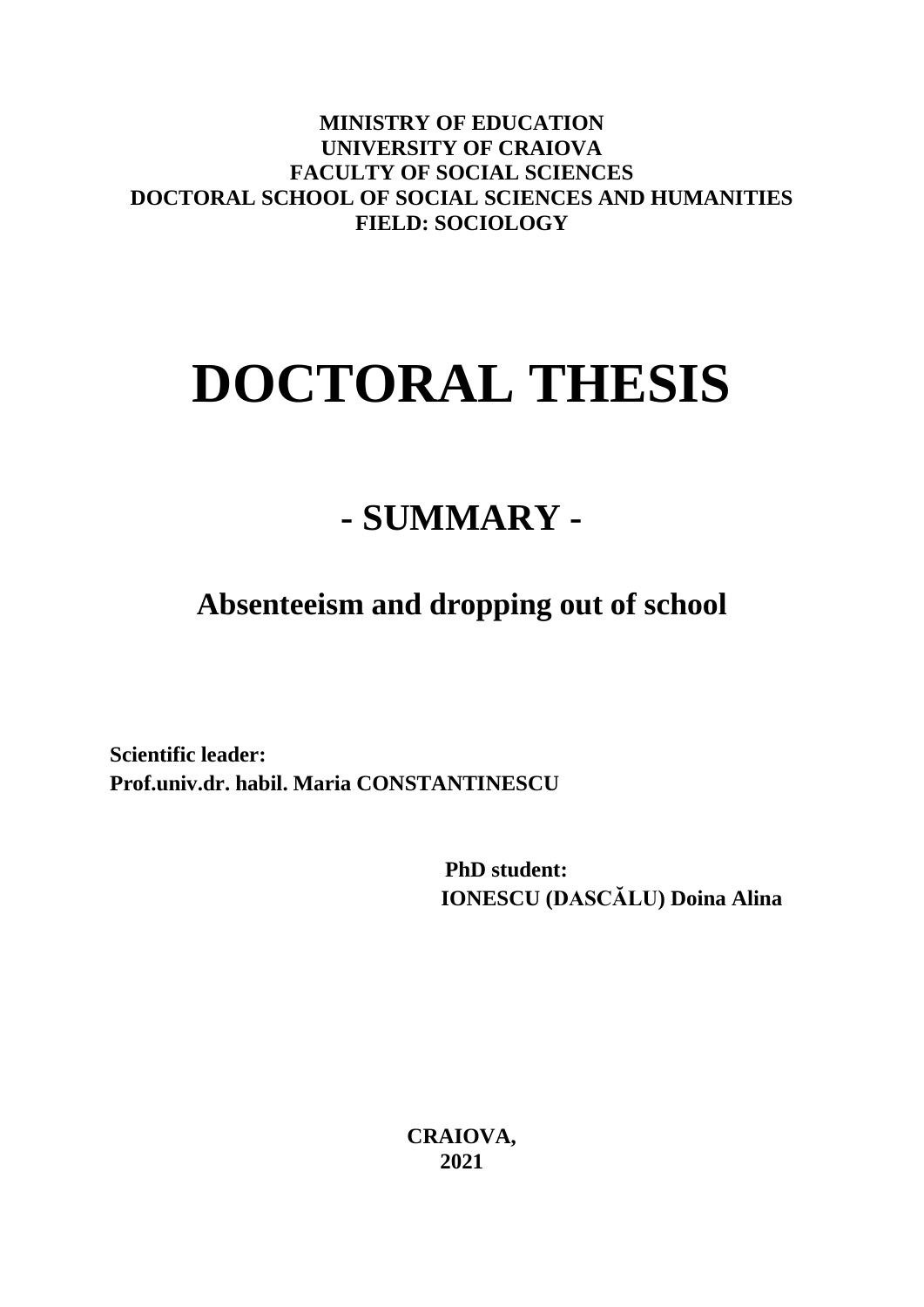## **DOCTORAL THESIS STRUCTURE**

| <b>Introduction</b>                                                                                       | 4  |
|-----------------------------------------------------------------------------------------------------------|----|
| The importance of the topic                                                                               | 4  |
| The purpose and objectives of the paper                                                                   | 7  |
| Research methodology                                                                                      | 9  |
| The structure of the doctoral thesis                                                                      | 11 |
| Chapter 1. The conceptual framework and explanatory theories of<br>absenteeism and dropping out of school | 14 |
| 1.1. School deviance or failure of the educational ideal                                                  | 14 |
| 1.2. Absenteeism and school dropout. A conceptual approach                                                | 24 |
| 1.3. Sociological perspectives for the analysis of absenteeism and school dropout                         | 31 |
| 1.3.1. Absenteeism and school dropout as anomic phenomena: the paradigm<br>social fact                    | 31 |
| 1.3.2. Absenteeism and abandonment in the light of the structural-functional<br>paradigm                  | 32 |
| 1.3.3. Social labeling as a source of school failure. Paradigm of symbolic<br>interactionism              | 36 |
| 1.4. Psychological perspectives on the analysis of absenteeism and school dropout                         | 40 |
| 1.4.1. Personality and school failure                                                                     | 40 |
| 1.4.2. Absenteeism and dropout as deficiencies in adapting to the school<br>environment                   | 43 |
| <b>Chapter 2. Determinants of absenteeism and</b><br>school dropout                                       | 51 |
| 2.1. Levels of analysis of the causes of school failure                                                   | 51 |
| 2.2. Individual factors determining absenteeism and school dropout                                        | 54 |
| 2.2.1. Sex                                                                                                | 55 |
| 2.2.2. Biological factors                                                                                 | 61 |
| 2.2.3. Psychological factors                                                                              | 64 |
| 2.3. Environmental factors determining absenteeism and school dropout                                     | 68 |
| 2.3.1. Family factors                                                                                     | 68 |
| 2.3.2. Pedagogical factors                                                                                | 74 |
| 2.3.3. Socio-economic factors                                                                             | 76 |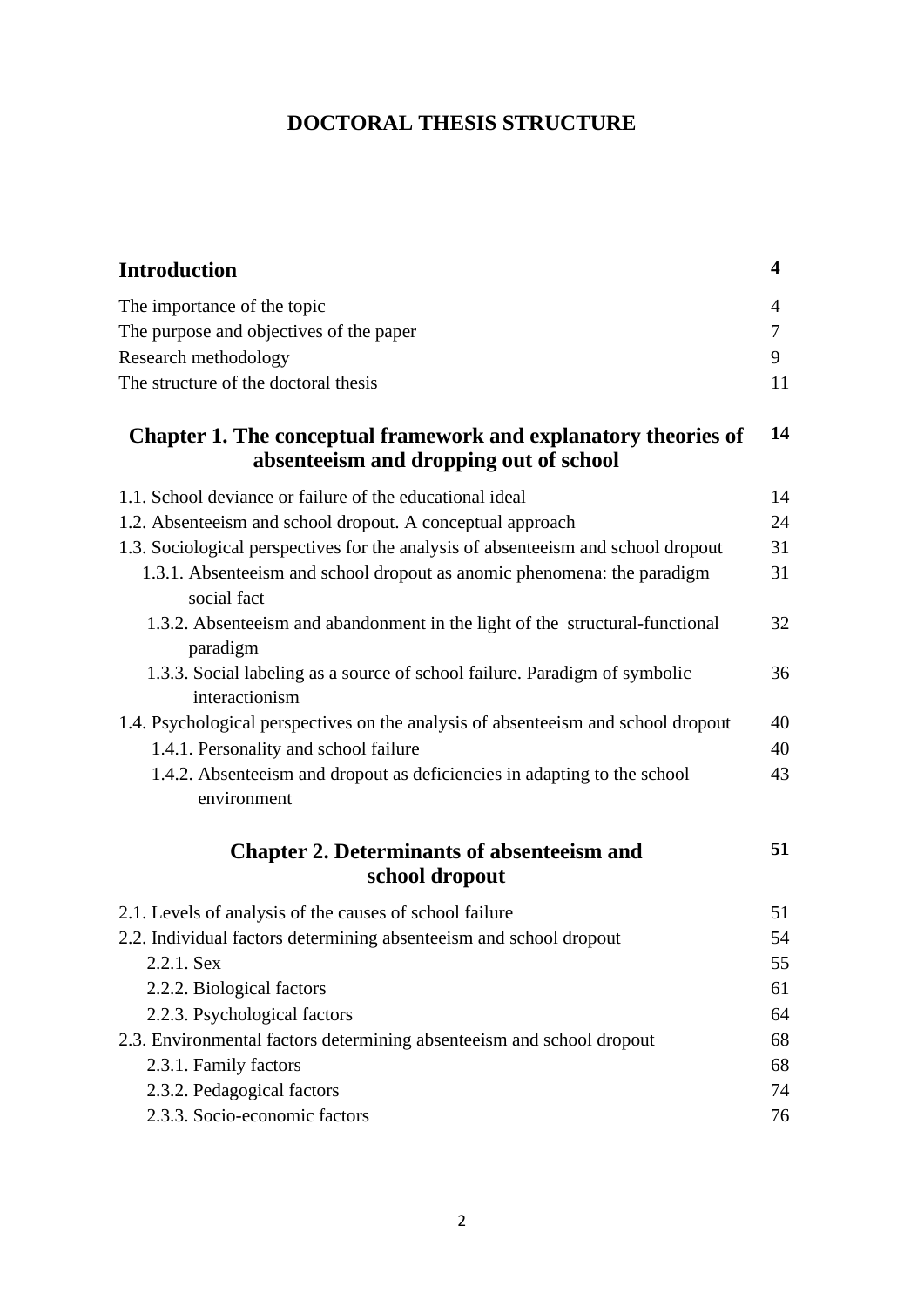| <b>Chapter 3. European, national and county dimensions and trends</b>                                                                                  | 79  |
|--------------------------------------------------------------------------------------------------------------------------------------------------------|-----|
| of the phenomena of absenteeism and dropout                                                                                                            |     |
| 3.1. European and national policies to prevent early school leaving                                                                                    | 79  |
| 3.2. Characteristics of absenteeism and school dropout in European countries                                                                           | 93  |
| 2.3. Characteristics of absenteeism and school dropout in Romania                                                                                      | 102 |
| 3.4. Characteristics of absenteeism and school dropout in Dolj county                                                                                  | 112 |
| Chapter 4. Research on the phenomena of absenteeism and school                                                                                         | 123 |
| dropout in Dolj county                                                                                                                                 |     |
| 4.1. Previous field research on the determinants of school failure in Dolj county                                                                      | 123 |
| 4.2. Methodological landmarks                                                                                                                          | 143 |
| 4.2.1. Purpose and objectives of the research                                                                                                          | 143 |
| 4.2.2. Research hypotheses                                                                                                                             | 144 |
| 4.2.3. Methods, techniques and tools used                                                                                                              | 144 |
| 4.2.4. Presentation of indicators                                                                                                                      | 147 |
| 4.2.5. The investigated population                                                                                                                     | 149 |
| 4.2.6. Data collection and processing procedure                                                                                                        | 156 |
| 4.2.7. The limits of research                                                                                                                          | 156 |
| 4.3. Graphic representation and interpretation of results                                                                                              | 157 |
| 4.3.1. Presentation of quantitative research results. The multifactorial approach to<br>the phenomena of absenteeism and school dropout in Dolj county | 157 |
| 4.3.1.1. Psycho-individual dimensions of school refusal                                                                                                | 157 |
| 4.3.1.2. Family environment and social context                                                                                                         | 195 |
| 4.3.1.3. School causes and pedagogical strategies to prevent school failure                                                                            | 214 |
| 4.3.2. Presentation of qualitative research results. Policies and strategies                                                                           | 240 |
| adopted at the level of school units in Dolj county                                                                                                    |     |
| <b>Conclusions, reflections and recommendations</b>                                                                                                    | 253 |

## **Bibliography**

## **Annexes**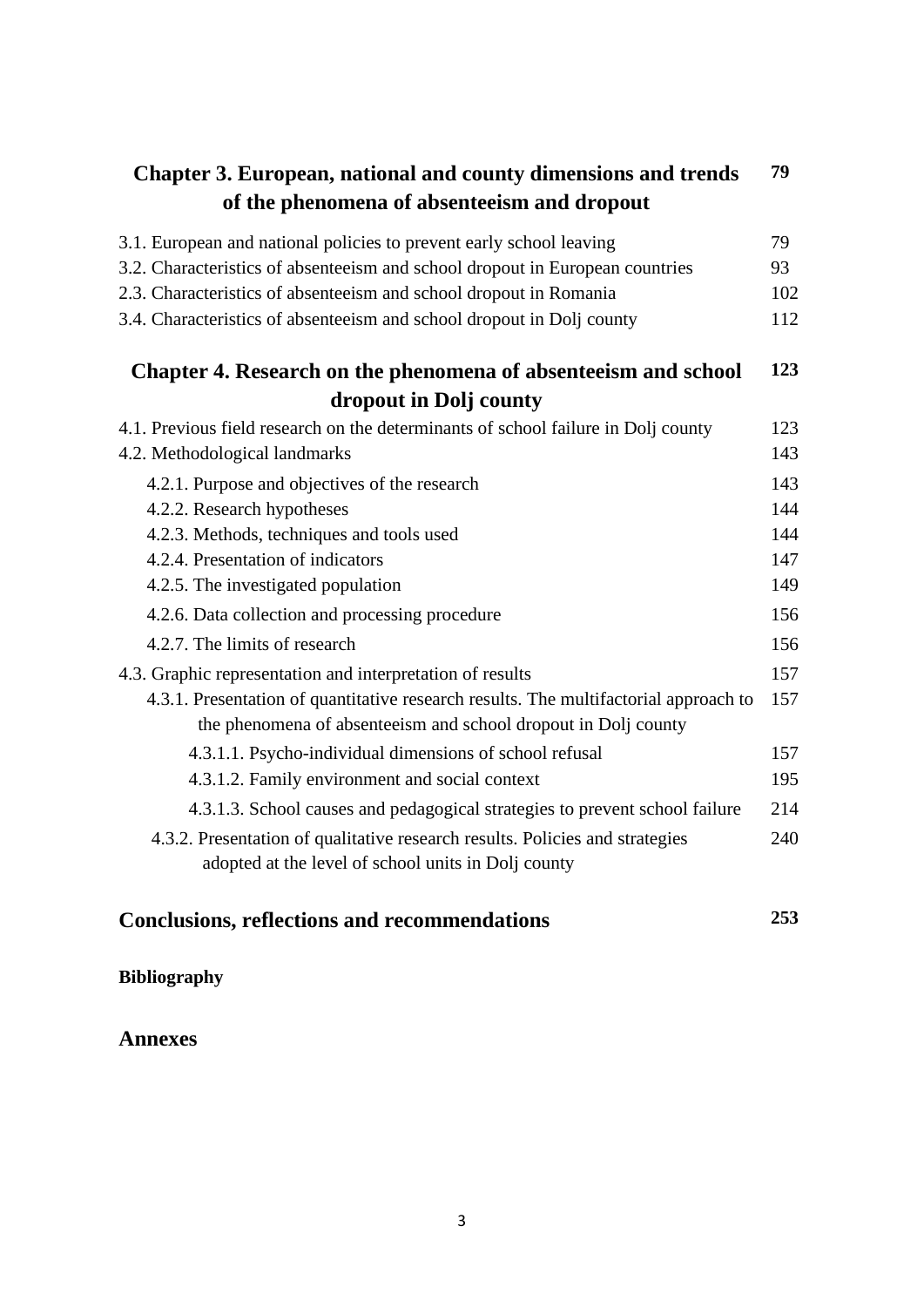**Keywords: school absenteeism, school dropout, school failure, school success, educational policies, sociology of education.**

#### **Summary**

#### **1. The importance of the topic**

In 2010, the European Union undertook, through the Europe 2020 Strategy, to reduce the early school leaving rate to less than 10% by 2020. In 2011, one year after the adoption of the normative act, the Council of the European Union formulated a set of recommendations on policies to reduce early school leaving, focusing on prevention, intervention and compensation. The recommendation complemented the Europe 2020 strategy by outlining the social and educational policy measures to be implemented by Member States to achieve the 2020 target. The document proposes a guide for Member States to reduce early school leaving, in line with the objectives of the Strategy. In this regard, the first recommendation was to identify the factors leading to early school leaving, as well as to monitor the manifestations of the phenomenon at national, regional, county and local level, to accumulate a sufficient volume of data on conditionalities and determinants of each community separately. Therefore, the first step would be to monitor the phenomenon and the empirical analysis of the determinants, in order to facilitate the implementation of "evidence-based" policies.

The second phase, which was to be completed by the end of 2012, aimed at adopting a state-wide strategy to reduce early school leaving in line with the 2020 target of the National Strategy. to be developed in accordance with the national realities of each state, based on research conducted in the period 2010-2011, and should, according to the recommendations, have included specific measures and specific indicators for the prevention and improvement of the phenomenon, but also compensatory measures, in the meaning of social reintegration, respectively the professional insertion (as the case may be) of young people who have already left school. In Romania, such a strategy was adopted only in 2014 and targeted the period 2015-2020. Its aim was to reduce the early school leaving rate to 11.3% nationally by 2020.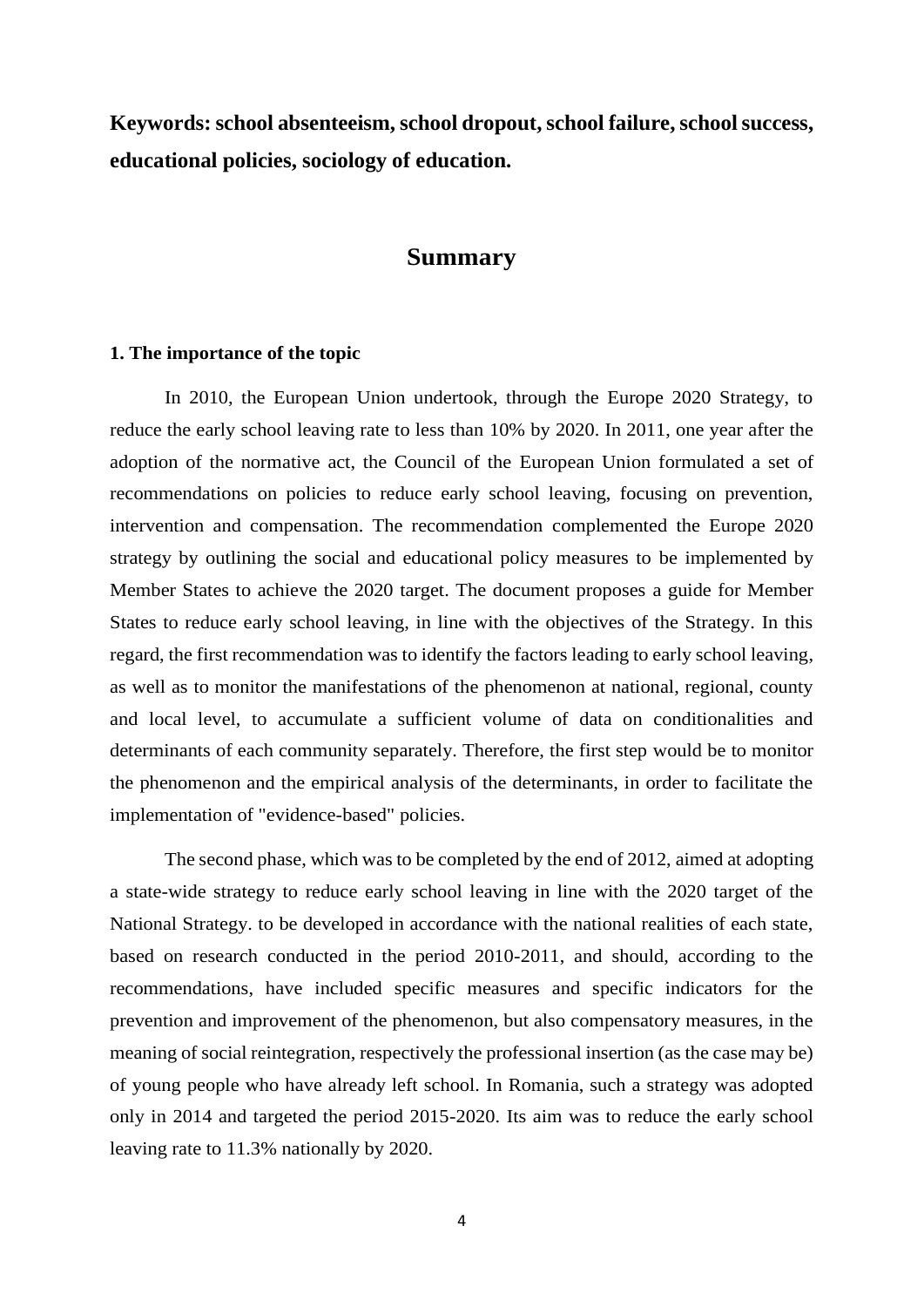The moment of elaboration of this paper is a good opportunity to re-evaluate and verify the objectives stated above, assumed by the European Union and Romania 10 and 5 years ago, respectively. Thus, at the level of Romania, the rate of early school leaving reached in 2020 the value of 15.6%, with 4.3 percentage points over the desideratum of 11.3%. Therefore, the question legitimately arises : what went wrong? Strategic planning or implementation? At the level of the European Union, the early school leaving rate reached the value of 9.9%, the desideratum being less than 10%. The difference between the real value and the ideal one is so close (0.1%) that we decide emotionally whether the goal has been achieved or not.

A first argument for approaching the topic of this research - absenteeism and school dropout in Dolj County - considers the failure or, in a euphemistic register, the partial success of strategies to prevent and reduce these phenomena, as they were assumed at the level national and European. In fact, while some European countries have had remarkable successes, in the case of Romania the downward pace of indicators related to school failure, although existing, shows a particularly slow evolution, with many fluctuations from year to year, a finding that leads us to the idea that a new way of approaching these phenomena is needed. In this paper, we start from **the general hypothesis** , of high rank, that the failure to achieve the objective assumed *by the Strategy on early school leaving in Romania (2015- 2020)* is based on two causes : 1) lack of complete data on resources and forms of manifestation of the phenomena of abandonment and absenteeism at community level (understanding the particular forms of manifestation of phenomena) and 2) lack of clear directions of intervention, in relation to the data and findings from empirical studies (intervention at micro level, in relation to the specific each case of abandonment and the social profile of each family and community).

A second argument regarding the need for the investigative approach starts from the shortage of data on the phenomena of absenteeism and abandonment in Dolj County. Of course, starting with 2006, successive, longitudinal researches of these phenomena were carried out at county level within the Dolj County Center for Resources and Educational Assistance. These studies, the results of which will be analyzed comparatively in the paper, provide satisfactory information on the dynamics of the number of cases of absenteeism and dropout in the county, the distribution by area of residence, levels of education, gender, etc. Although it provides a valid and accurate x-ray of the situation, the purpose of this research was rather to inventory the proportion of phenomena (descriptive purpose),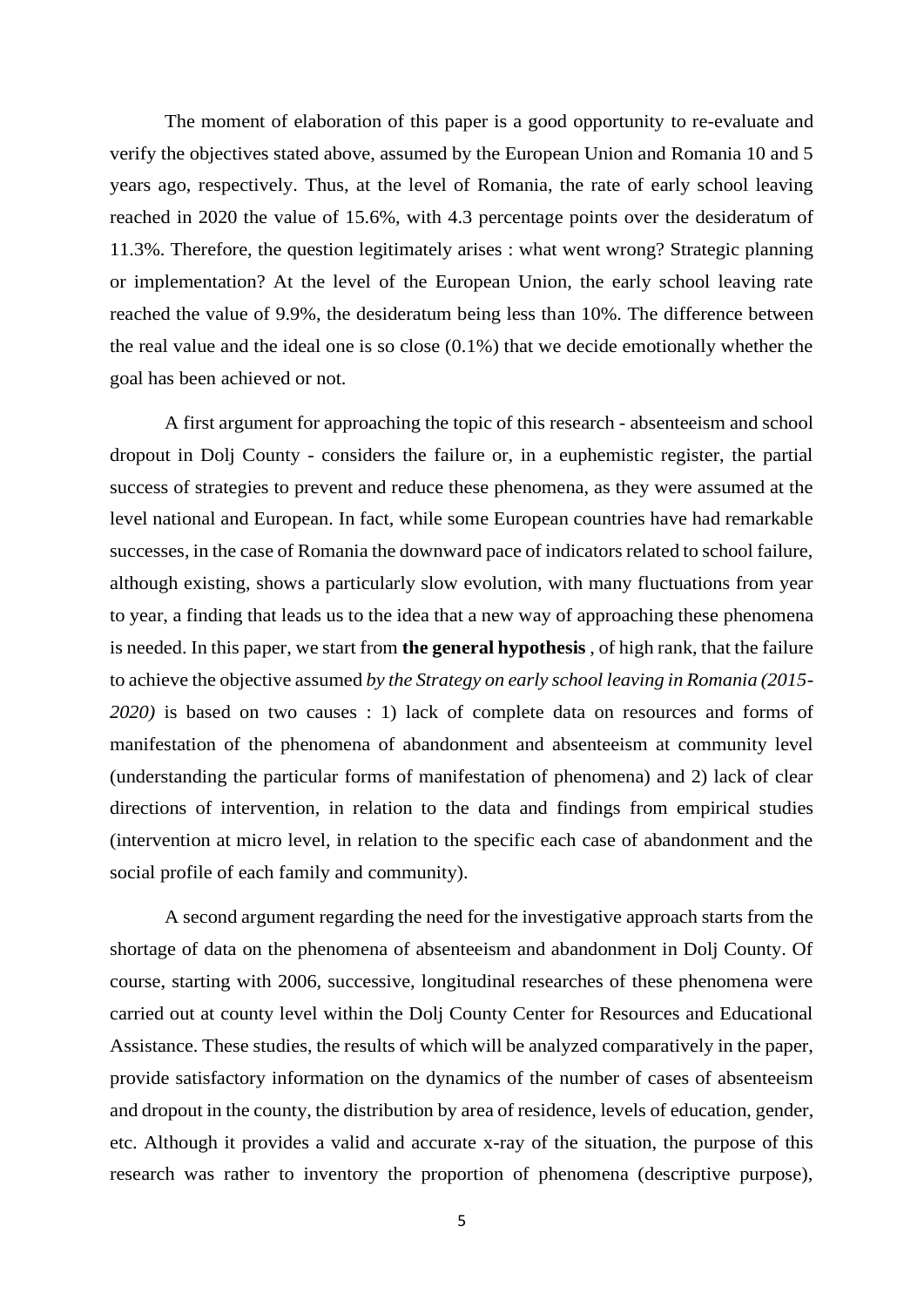without providing a detailed picture of the factors that favor, determine and issues related to the phenomenology of school failure ( explanatory, comprehensive purpose). In addition to the mentioned studies, another doctoral thesis that dealt with the issue of absenteeism and school dropout at the county level was elaborated by Dr. Liviu Țiculescu in 2010. Useful at that time, the actuality of the data presented in the mentioned paper in the last decade in terms of the educational phenomenon. We will keep some of the conclusions of the paper cited as plausible expectations for the study we will undertake. Also, in the mentioned doctoral research, the sociological questionnaire was administered to a relatively small number of subjects (150) from grades IX-XII of the "Matei Basarab" School Group. Therefore, it was not possible to extrapolate, even biased, the results of the investigation undertaken at that time, much less to extrapolate them to current realities.

We must not lose sight of the fact that, due to its multiple consequences, school failure is an ever-present research topic. The well-being of a company depends on the quality of the human resource, on the long-term investment in the human capital of that company. The maximum state will never be able to ensure well-being where human resources are not performing, and the history of recent decades and the results of recent research are consistent with the above statement (see the share of factors related to education in calculating the human development index - HDI). The high level of education of a population correlates positively with social welfare, quality of life and economic prosperity.

We can never say that all facets of school failure have been investigated, that we have reached a terminus of this object of research. All subsystems of the social system, including the education system, are defined by their fluctuating nature, by the fragile balance between change and stability, and scientific knowledge will never be able to fully capture this dynamic. For example, this paper is certainly one of the first doctoral theses published in Romania that analyzes the issue of absenteeism and school dropout in relation to the influence of the Covid-19 pandemic and the implementation of online schooling. A year and a half ago, the research plan I had drawn up underwent major changes, given the huge, unprecedented transformations that the very object of the research itself knew. It was thus necessary to reconsider the theoretical basis of the thesis, by documenting and quickly radiographing the effects of the Covid-19 pandemic on the educational phenomenon, but also reconfiguring the research tools, which had to measure variables related to the new reality. Therefore, the topic of absenteeism and school dropout, as well as most of the topics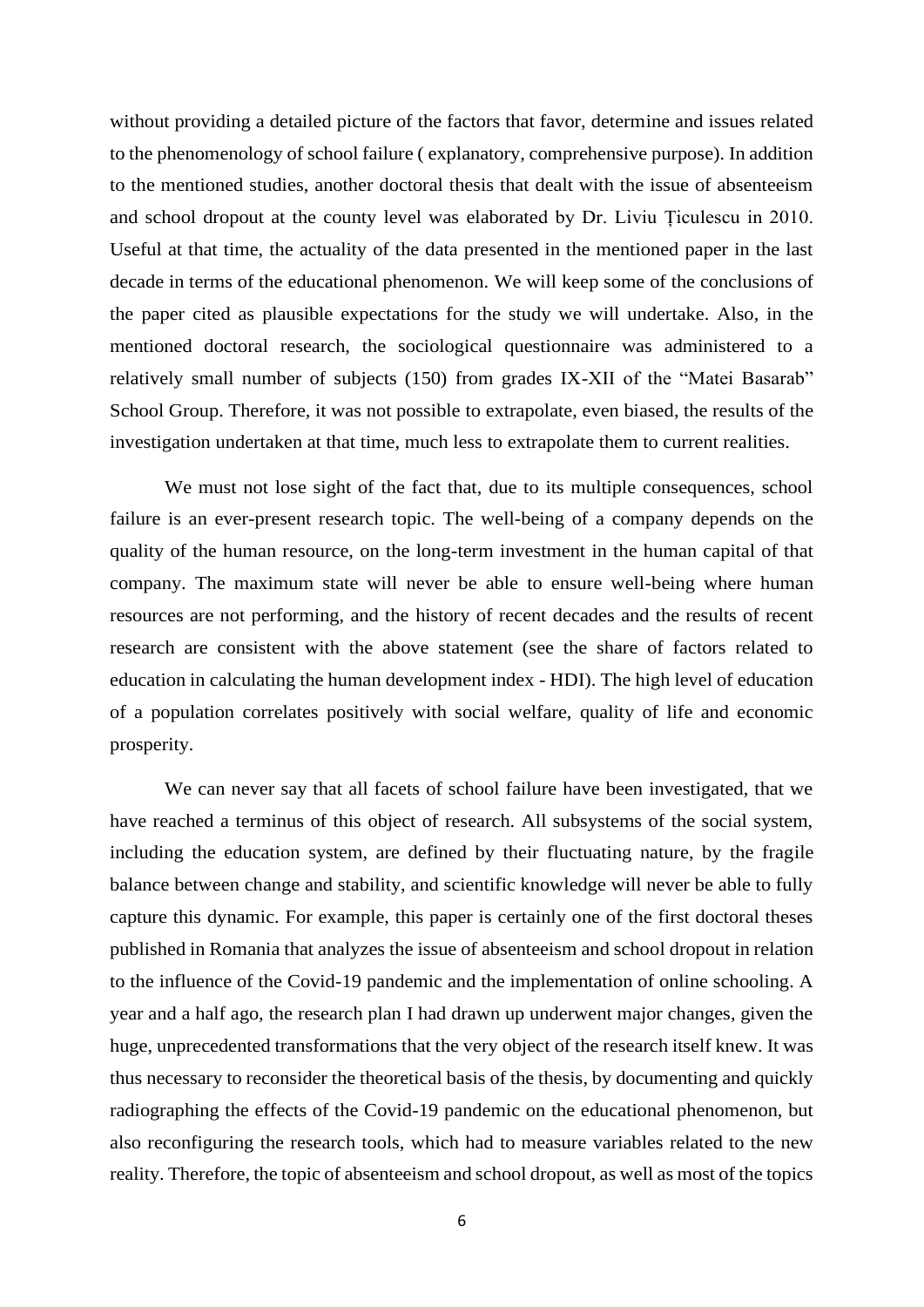addressed by PhD students of the Doctoral School of Sociology in Craiova (external and internal migration, quality of life of vulnerable groups, depopulation of rural areas, topics related to social development, etc.) are research areas. dynamic, unpredictable, about which we can never say that everything has been said.

#### **2. The purpose and objectives of the thesis**

**The purpose** of the doctoral thesis is to replace the functions of sociology as a science :

- 1. *Cognitive function* : based on relevant data and information, provided by the literature and statistical institutes, but also through those obtained through our own field research, we will contribute to the scientific knowledge of the phenomena of absenteeism and school dropout.
- 2. *Synthesizing function* : will be highlighted in the first part of the paper, by performing theoretical syntheses that reflect the current state of knowledge of the phenomena of absenteeism and school dropout.
- 3. *Predictive function* : the phenomena of absenteeism and school dropout will be analyzed in dynamics, through the prism of the longitudinal method, so that the identified regularities allow the scientific basis of some predictions.
- 4. *Methodological function* : the data will be collected, filtered, processed and interpreted in accordance with the methodological norms imposed by the sociological investigation. We will give priority attention to methodological issues both in the secondary analysis of the data with which we will operate in the first three chapters and in the methodological apparatus used in our own field research (see chapter 4.2. *Methodological guidelines* )
- 5. *Therapeutic function* : the data collected and the findings from the field research will help us to identify priority points for intervention to reduce the phenomena of absenteeism and school dropout.
- 6. *The function of social control* : the identification of priorities will serve to formulate effective educational policies, developed in accordance with the realities on the ground.

Therefore, **the purpose of this paper is both theoretical** (first 4 functions) **and practical-applied** (last two functions), fully meeting the requirements of the sociological approach.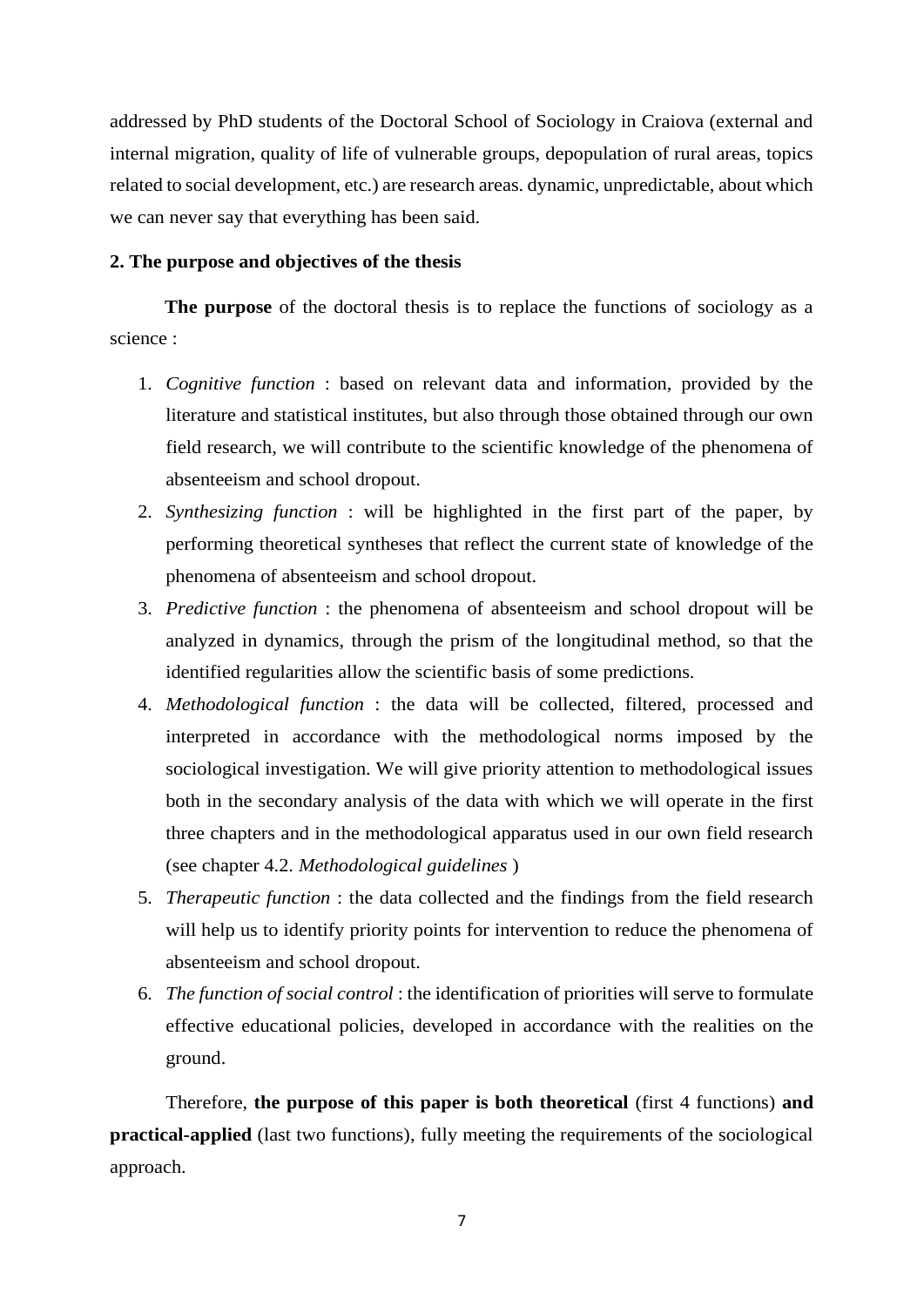**The general objective of the doctoral thesis** is to understand the phenomena of absenteeism and school dropout in Dolj, by secondary analysis of data available so far and by enriching the scientific knowledge of these phenomena through their own field research.

#### **The specific objectives of the paper** can be summarized as follows:

- 1. Delimitation of the semantic perimeter related to school failure, in order to individualize the object of study and to filter the relevant theoretical models and statistical data in relation to the purpose of the research.
- 2. Identifying the determinants individual and environmental of absenteeism and school dropout by presenting the conclusions of studies conducted at international and national level.
- 3. Analysis of school failure prevention policies designed and developed at European and national level, with emphasis on the measures implemented during the online school period.
- 4. Highlighting, based on statistical data, the size and trends of absenteeism and school dropout at European and national level and in Dolj County.
- 5. Carrying out a field research in order to analyze the phenomena of absenteeism and dropout at the level of school units in Dolj County, both in urban and rural areas.

Regarding the **dominant sociological paradigm** , we resorted to writing the paper in accordance with the principles of the neopositivist approach, the only one that allows the elimination of arbitrary speculation and the formulation of conclusions that result from data or are at least supported by them. As neopositivism is based on the quantitative approach, we will use statistical data and results of field research whenever they are available. Also, in investigating the current state of knowledge of the topic, we focused on quantitative, correlational studies, consistent with the specifics of neo-positivist knowledge. We specified the " dominant paradigm of the paper " because the object of study will be approached from multiple perspectives. In fact, in the first two chapters we will review the ways in which the representatives of all the great schools of sociological thinking reflected on school failure : functionalists, interactionists, constructivists, etc. they have left a strong mark on the investigation of school failure, and these concerns cannot be ignored, despite the neopositivist position we have taken. At the same time, we considered it necessary for the field research to include a qualitative part, in accordance with the interpretive approaches, namely the realization of sociological interviews with the managers of school units in the county. Therefore, the convergence of sociological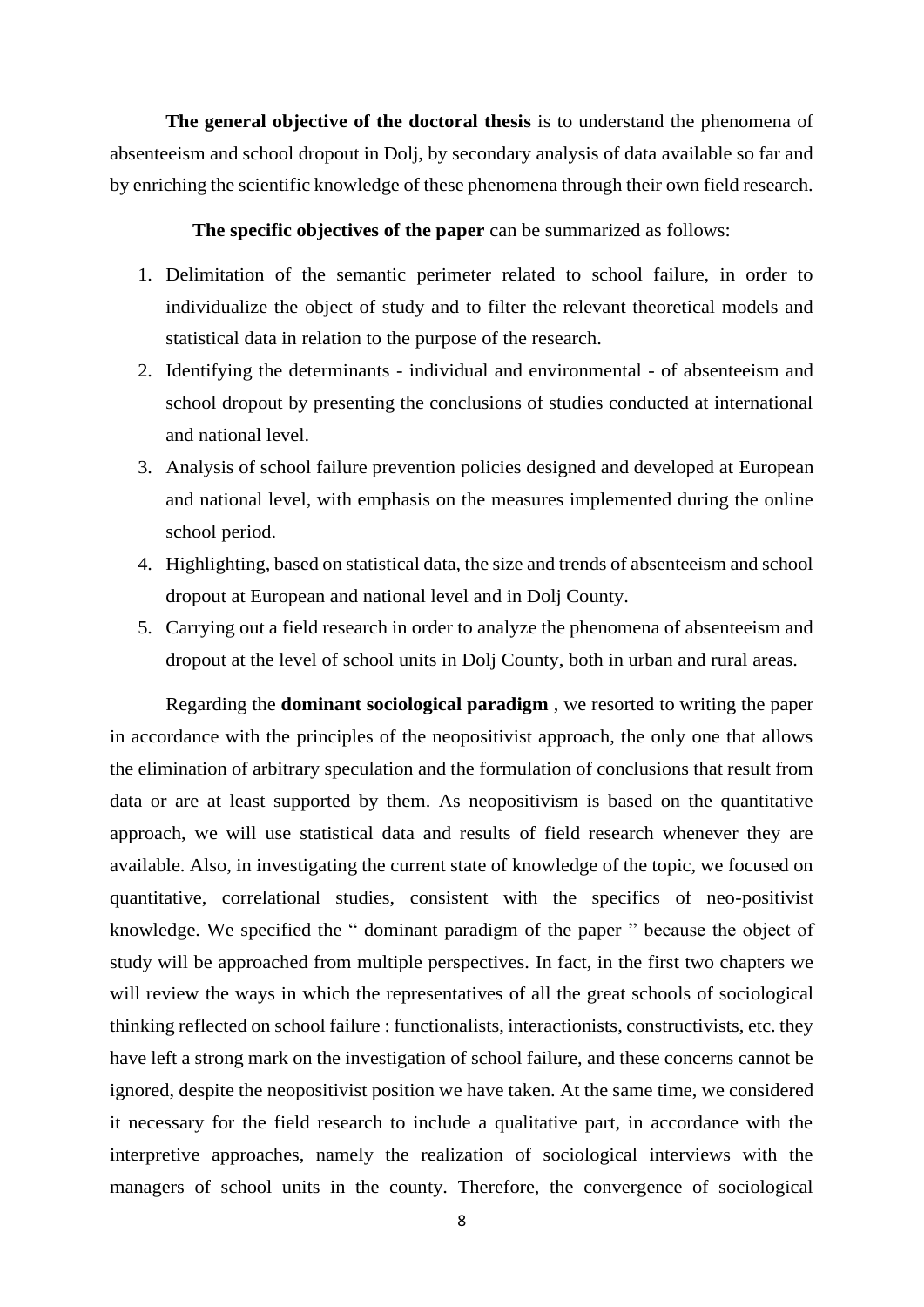paradigms goes hand in hand with the convergence of methods and techniques, in accordance with the complexity of the object of study, in order to obtain a correct, integralist image of it.

#### **3. Research methodology**

In order to achieve the assumed objectives, many methods and techniques specific to sociological knowledge have been used. The chapters related to the theoretical part were based on the analysis of social documents, through " social documents " including specialized books, scientific articles, national and international strategies and recommendations, primary and secondary legislation, previous studies on the phenomena studied, etc. We have used international databases as sources of sociological information whenever necessary, via Google Scholar, which provides instant access to the latest research in the field. The originality of the theoretical fear results from the own way of filtering and ordering the collected information, but also from their correlation and comparative analysis. Moreover, the comparative method, the typological method and the comprehensive method, as fundamental tools of sociological knowledge and analysis, represent a constant presence in all chapters of the doctoral thesis. The theoretical syntheses performed, which take into account the latest studies in the field, are in themselves one of the original contributions of this paper. In addition, starting from the methodological principle of the unity between theoretical and empirical, the research of the specialized literature through the prism of the mentioned methods and techniques represents an absolutely necessary approach from at least two points of view. First of all, such an approach is essential in capturing the current state of knowledge regarding the phenomena of absenteeism and school dropout. Starting a sociological research project, without thoroughly studying the results of previous research, inevitably leads to the identification of inferences that are already known or that prove to be invalid from an epistemic point of view, by not taking into account all the variables involved in the phenomenon. or the social process studied.

Another method of investigation constantly used in all chapters of the paper is systemic statistical analysis. The statistical data were presented and analyzed in relation to the perspective of sociological integralism, starting from the most general framework of analysis (international level), gradually descending to the particular framework relevant for research (Dolj County). All available statistical data sources were used, the most frequently cited data sources being Eurostat, the National Institute of Statistics (INSSE, especially the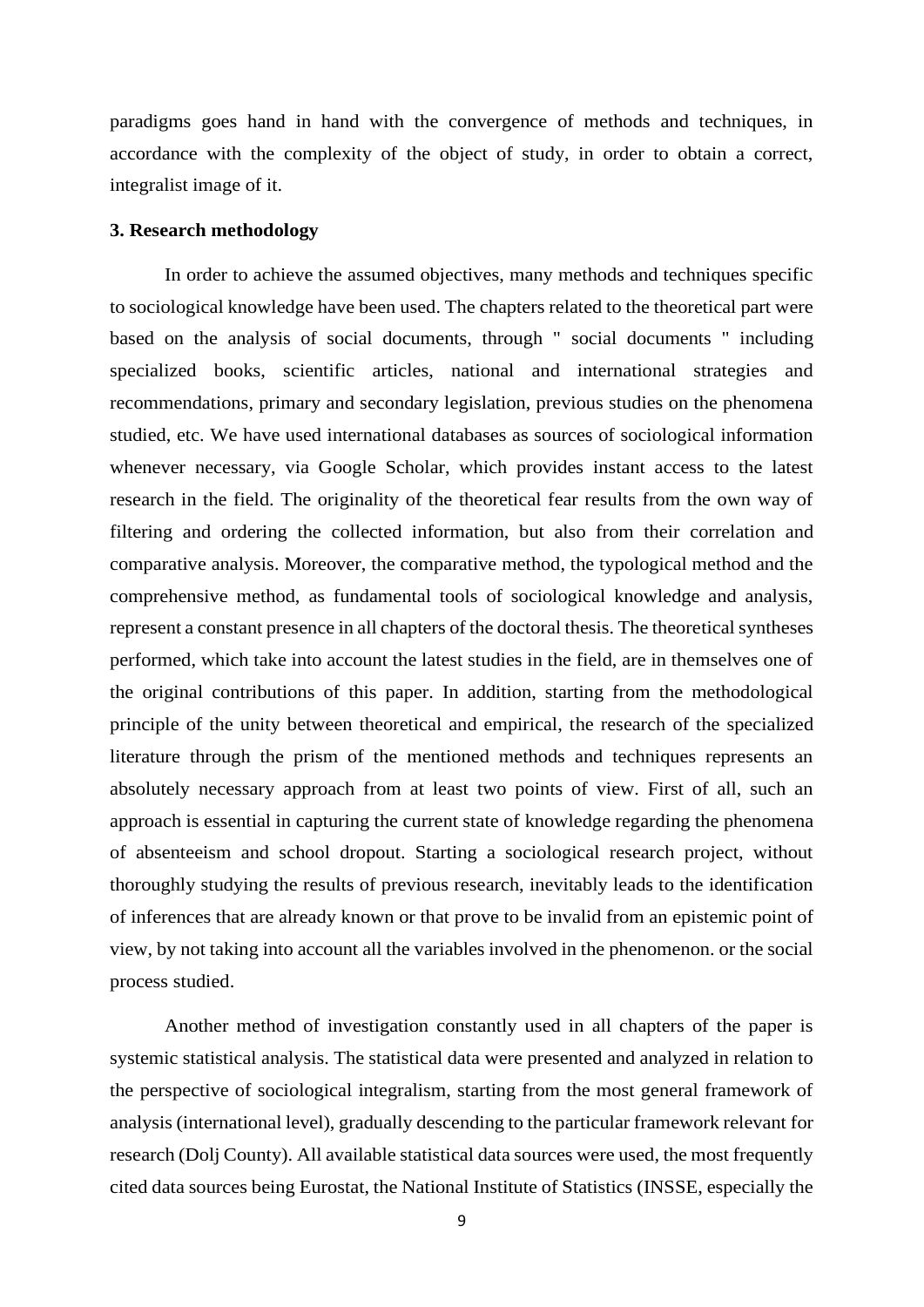periodic reports, press releases and the INSS Tempo Online platform). In all cases, the most recent statistics available at the time of writing were used. We also used the secondary analysis, performed both in relation to the statistical data collected and the results of previous field research on absenteeism and school dropout in Romania and Dolj County.

Regarding the practical-applicative part of the paper, we resorted to the complementary use of several research methods and techniques, given the complexity of the object of study. **The general objective of the field research** It is the understanding and explanation of the phenomena of absenteeism and school dropout in Dolj County and the identification of triggers, favorable factors and the consequences of these phenomena, as well as the opinions, expectations and needs of those affected by the problem. By the phrase "those targeted by the problem", we refer to stakeholders, namely students, parents, teachers and managers of schools in Dolj County.

The general objective corresponds to the following **specific objectives of the field research** :

- 1. Knowledge of the psycho-individual mechanisms that determine and maintain the student's decision not to attend or leave school (school refusal).
- 2. Knowing the influence of the socio-familial environment and the structural mechanisms that determine the occurrence of school failure.
- 3. Identify the school causes and pedagogical strategies used by teachers in order to prevent and improve the phenomena of absenteeism and dropout.
- 4. Knowledge of the way in which the issue of accentuated absenteeism is approached and that of school dropout at the level of management of school institutions in Dolj County
- 5. Carrying out comparative analyzes and statistical correlations to highlight the psycho-social mechanisms of school failure.
- 6. Formulation of scientifically justified recommendations for the correction of the mentioned phenomena.

Starting from the mentioned objectives, we formulated three working hypotheses, which express correlational relations between variables. I did not resort to descriptive hypotheses, the number of which could be inexhaustible, but I preferred to carry out an exploratory approach, without prior statement of some provisional statements. However, in accordance with the stages of the research methodology, we formulated the following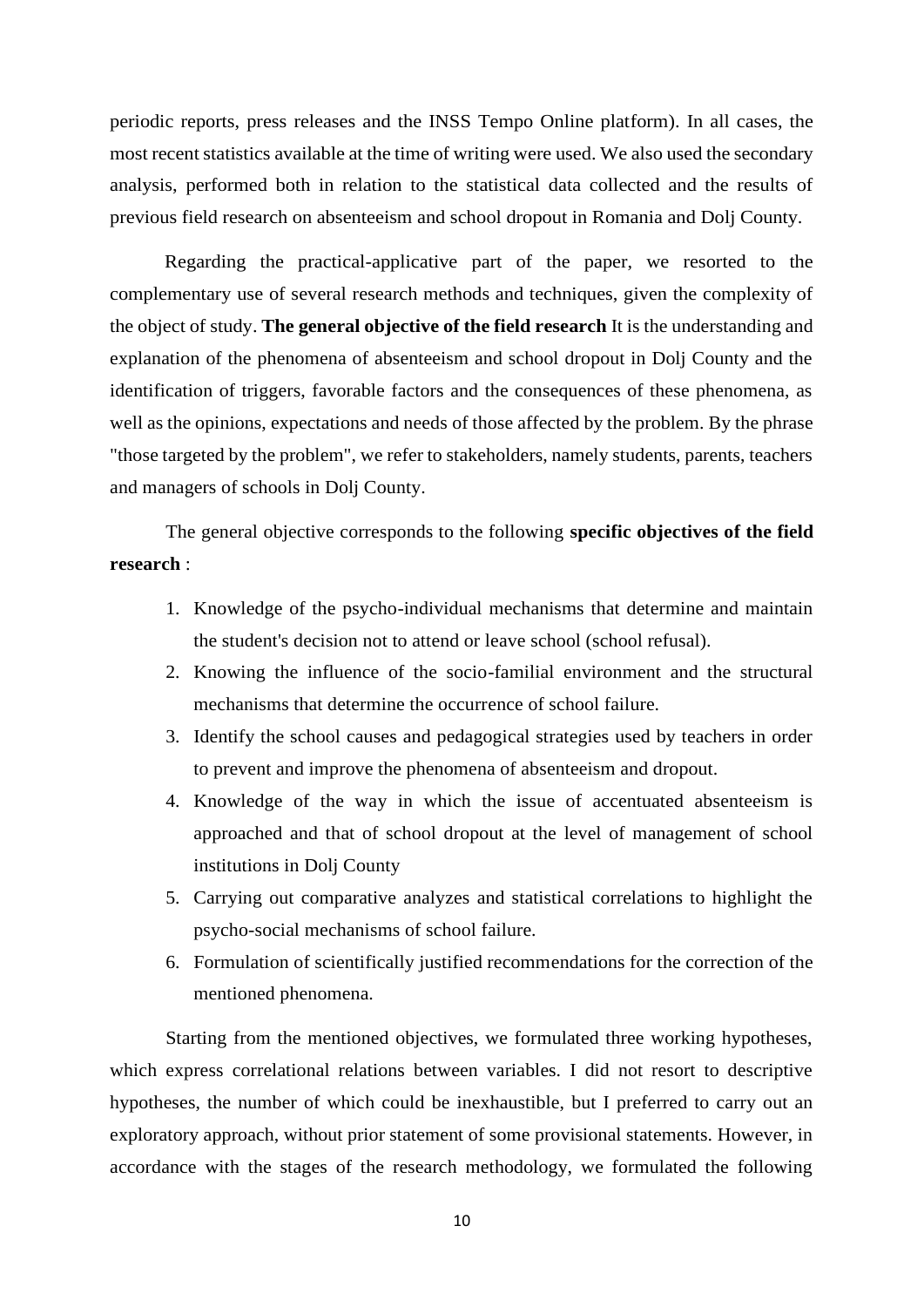correlational hypotheses: "If the emotional connection between the child and the child is strong, then the student will record school performance."; "The higher the degree of parental involvement in the preparation of the student, the better his school results."; "If teachers have high levels of job satisfaction, then they will be actively involved in preventing early school leaving." The first two hypotheses consider the influence of parental attachment and the parent's involvement in preparing the student for his / her school performance, and the third presupposes the existence of a significant positive correlation between the level of satisfaction that teachers feel in relation to work and their involvement in school dropout prevention activities. In order to achieve the objectives and to test the hypotheses, the following **methods of sociological research** were used :

- 1. Sociological survey based on a questionnaire for parents in Dolj County (quantitative research - 300 subjects)
- 2. Sociological survey based on a questionnaire for teachers in Dolj County (quantitative research - 300 subjects)
- 3. Interview-based sociological survey for school principals in Dolj County. (qualitative research - 10 subjects)

#### **4. The structure of the doctoral thesis**

From a structural point of view, the paper consists of two parts and four chapters. The first part, the theoretical one, subsumes chapters I, II and III and brings to the fore the fundamental concepts, explanatory models and statistical trends that will serve as a starting point for the practical-applied part of the paper. The latter corresponds to the last chapter, the most consistent in volume and more valuable from the perspective of the contribution brought to the knowledge of the studied phenomena.

In the first chapter we will analyze, for the beginning, the sociological relationship between socialization and education, we will analyze the concept of "educational ideal" and we will illustrate the relationship between the education system and the subsystems of the social system, with direct application to contemporary Romanian realities. Later we will delimit the semantic perimeter and the main theoretical currents of school deviance, models that will be developed and used in the subsequent subchapters to understand the phenomena of absenteeism and dropout. We will also define from multiple perspectives and classify the mentioned phenomena according to several criteria. Regarding the explanatory models, we will review the paradigms related to sociology and psychology.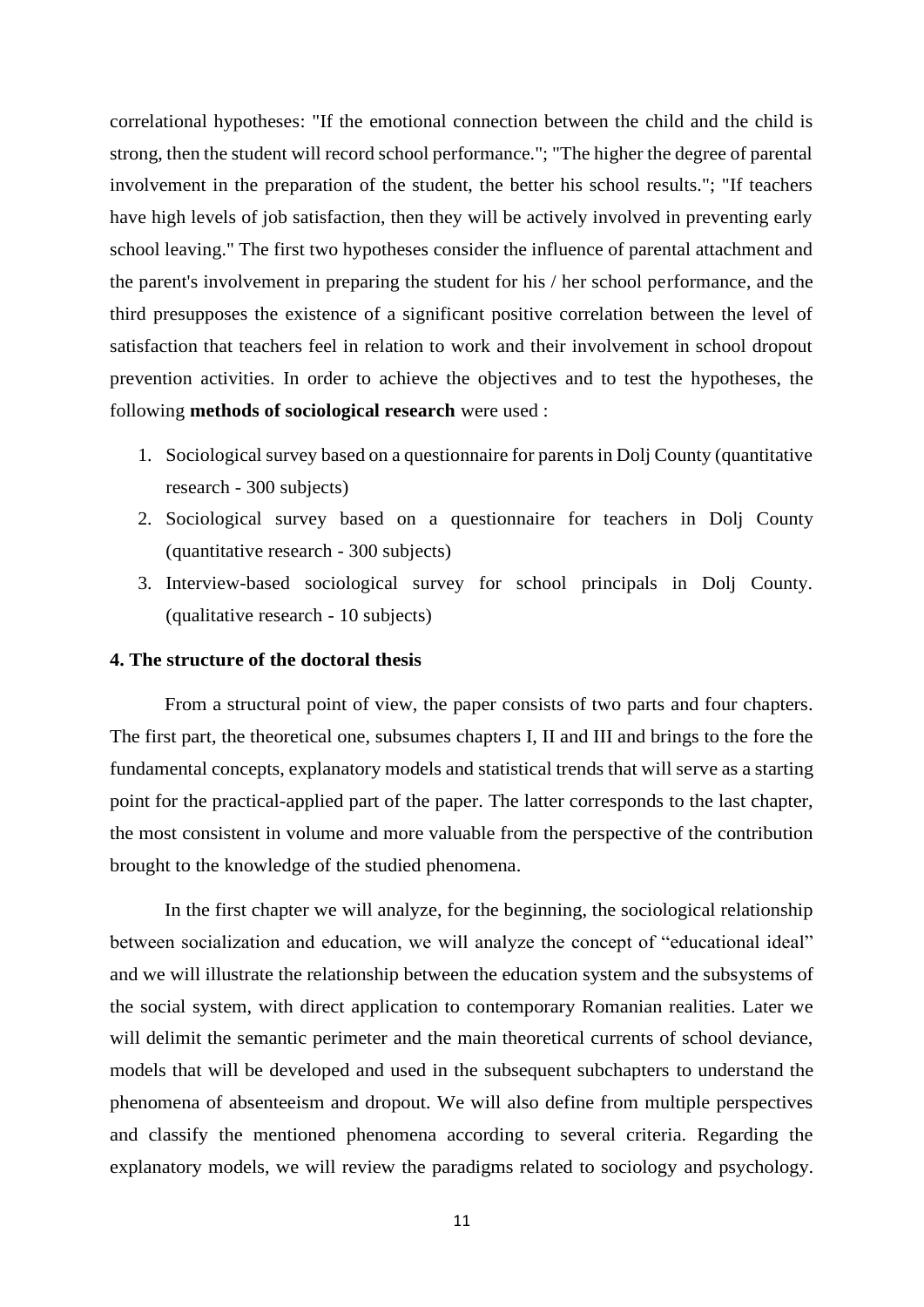We will analyze absenteeism and school dropout as anomic phenomena, from the perspective of the social fact paradigm. We will also use the structural-functional paradigm to identify those latent or manifest variables which, by the way they influence the functional regime of the social system, allow the multiplication of deviant phenomena and make possible the appearance and perpetuation of educational failure. From the perspective of microsociological, interpretive approaches, we will analyze the Goffmanian paradigm of labeling, in order to highlight the phenomena of school deviance as a form of stigmatization and individual withdrawal from the school space.

Next, we aim to analyze the determining factors of the phenomena of absenteeism and school dropout. At the beginning of the second we will review the main stages of ways of thinking about the etiology of school failure, presenting a series of studies outdated by current realities, but which, historically at least, have been valuable theoretical landmarks in explaining these phenomena. Later, we will analyze the actual factors, dividing them into two categories: individual factors and environmental factors. In the first category we included sex, biological factors and psychological factors. Among the environmental factors, we will analyze in detail the family factors, the school factors and the socioeconomic factors.

In the third chapter we will outline the normative, legal, functional framework at the moment in the European Union and in Romania, as well as the magnitude of these phenomena at the mentioned levels of analysis. In the first subchapter, we will discuss issues related to the evolution of legislation in the field, but also to good national and international practices in preventing and combating school failure. We do not propose an itinerary specific to the legal sciences, an inventory of legislative acts and related provisions, but a strictly sociological approach, focused on the social effects of the implemented measures. We will pay special attention to the measures of prevention of school failure during the Covid-19 pandemic, presenting both the way in which Romania has adapted to the online school transition, and models of good practices in European countries. We will undertake small case studies to see what solutions have been found (if any) to improve the situation of two categories of students at risk just before the pandemic : students with SEN and students in rural areas. Subsequently, we will radiograph, based on statistical data, the situation of early school leaving at European, national and county level, using systemic statistical analysis as the main working method.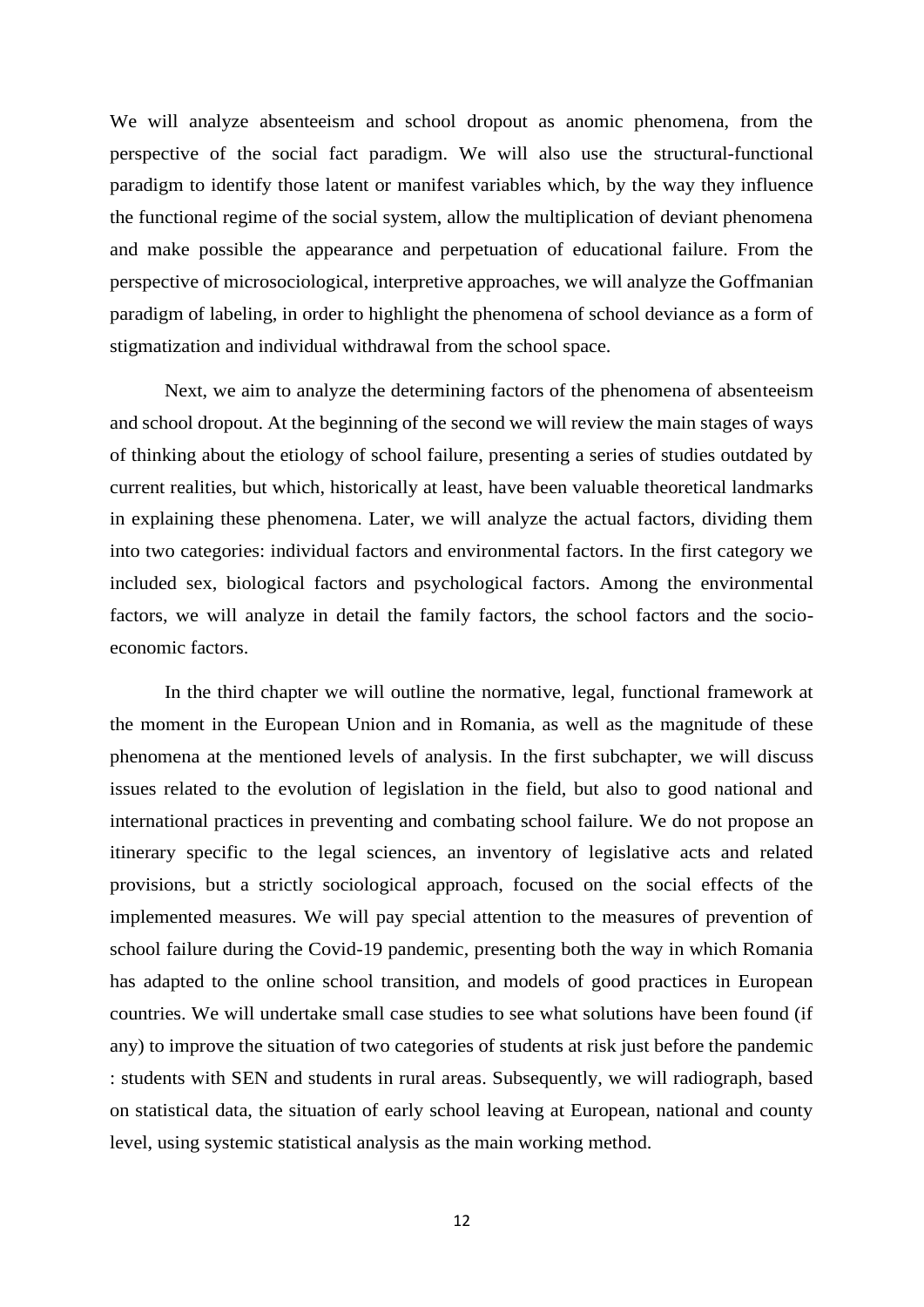The last chapter corresponds to the practical-applicative part of the paper and is structured in accordance with the stages of the sociological investigation. As in the case of any empirical research, we started from the identification and presentation of the results of previous research on the causes and forms of manifestation of absenteeism and school dropout in Dolj County. Subsequently, we set out in detail the methodology used, including the purpose and objectives, working hypotheses, research variables, methods and techniques used, population and sample, data collection and processing procedure, research limits. Subsequently, we presented in detail the results of each sociological survey conducted. In the case of quantitative surveys, the descriptive elements are combined with the inferential analysis of the data, which is why we did not consider necessary a separate subchapter for statistical-sociological correlations.

#### **5. Conclusions and reflections**

School absenteeism is both an individual and a social problem. Although it may have its roots in the socio-cultural environment in which the child was socialized, absenteeism reflects the attitude of lack of interest, motivation and confidence in school education, an attitude which, in turn, has an individual and a social component. Failure to attend the course may express an emotional problem (a form of physical and psychological escape from the perceived threatening situation). In the first chapter of the paper, we presented the theoretical model of absenteeism developed by Heyne and which distinguishes between absenteeism as a social withdrawal from school and absenteeism as an individual withdrawal from school. The first form has the following characteristics : the school situation is known to the parents; parents make an effort to encourage the student to stay home; cultural models cultivated in the family are contrary to the culture promoted in the school space; there is no form of parental effort to encourage the student to attend classes. Absenteeism as an individual withdrawal from school has two characteristics : emotional withdrawal is associated with school withdrawal; parents have made or intend to make efforts to encourage school attendance.

The individual / social dichotomy is also preserved when we discuss the determinants of absenteeism and abandonment. We have outlined two possible approaches when it comes to understanding the determinants of absenteeism and school dropout: an individualistic, traditional approach, and a more recent, collectivist approach that focuses on structural, institutional, and environmental (environmental) factors. The individualistic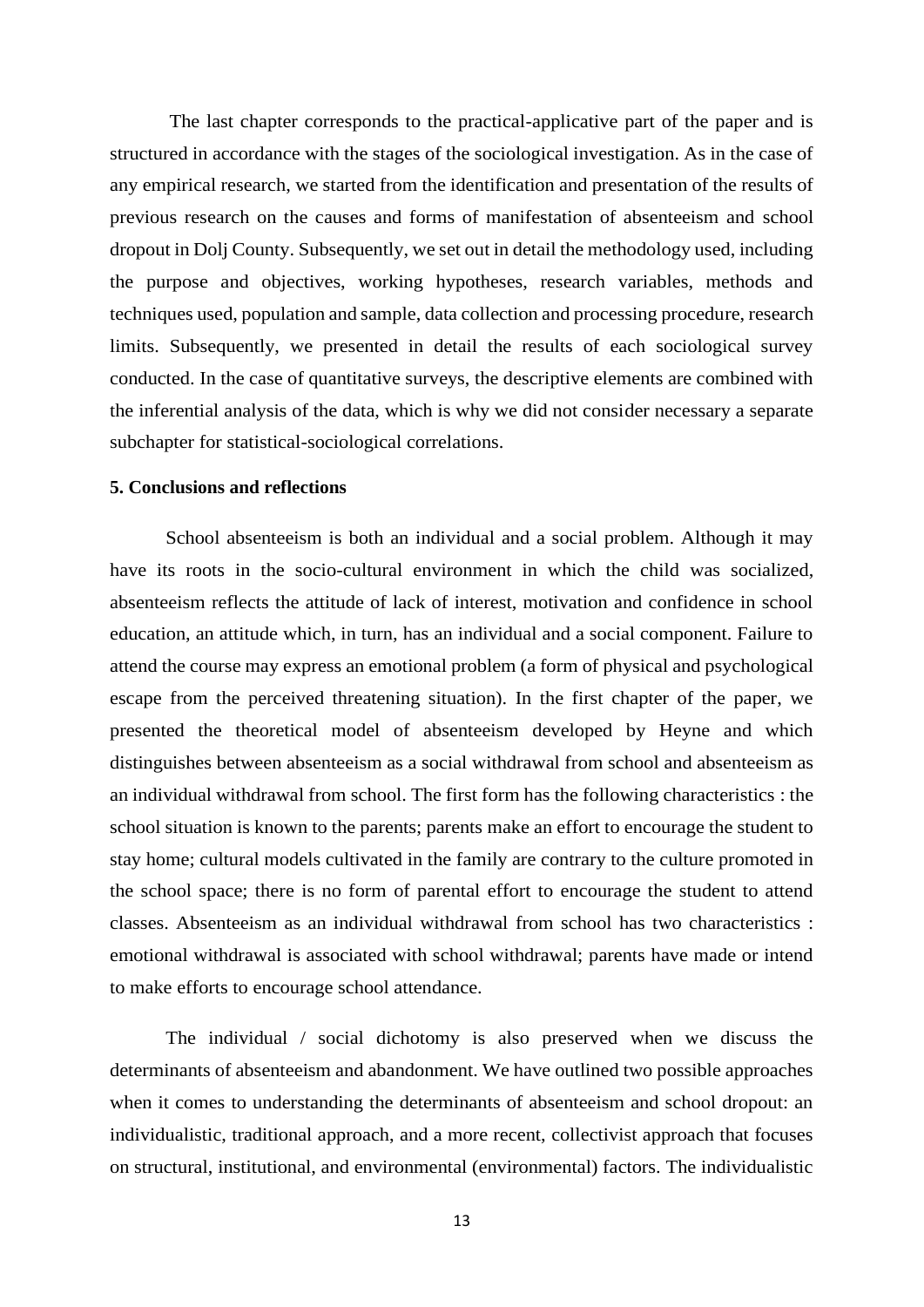approach sees in the social, psychological and demographic characteristics of the student the primary cause of his deviant behavior in the school space, respectively the primary explanation for the refusal or early leaving of school. Family factors and peer groups play a major role in the causal mechanism, but not directly, but mediated by individual consciousness: personal and group experience structures certain cognitions and systems of representations and values-attitudes that may later justify the student's decision to withdraws from the school environment. Therefore, even if it admits the influence of external factors in substantiating this decision, the traditional individualistic approach considers the student primarily responsible for the situation in which he finds himself. Predominant behaviors, such as high absenteeism and disciplinary misconduct, cause the student to be labeled a "deviant," with all the consequences that result from the act of labeling. Thomas's theorem is well known in sociology, which states that a situation defined as real becomes real through the consequences it generates. Therefore, an excessive responsibility of the student for the situation in which he finds himself only reinforces that behavior. Critics of the traditional (individualistic) perspective cannot dispute the statistical correlations, the mathematical realities, which demonstrate the connection - sometimes direct, sometimes mediated - between individual factors and the predisposition towards absenteeism, respectively school dropout. As the traditional approach was dominant until two decades ago, the data on the influence of individual factors in generating school deviance are also the most numerous and best documented, being the most important predictors of the phenomenon.

The systemic statistical analysis showed that the dropout rate has been steadily declining at European level, from 13.2% in 2013 to 9.9% in 2020. The dropout rate in the European Union has fallen by 3.3 points percentages from 2011 to 2020. In 2020, the proportion of early school leavers ranged from 2.2% in Croatia to 16.7% in Malta. The reference target set by the Strategic Framework for European Cooperation in Education and Training for 2020 was to reduce the early school leaving rate to below 10%, a target reached in 2020. For 2030 it is intended to reduce the rate to less than 9%.

In Romania, school dropout registered significant fluctuations, major variations on education cycles, but which corresponded to a downward trend, but far from the ideals of the *Strategy on early school leaving in Romania 2015-2020.* At the level of Dolj County, the systematic study of the phenomena of absenteeism and dropout began long before these concerns were boosted by the measures adopted at national level to achieve the objectives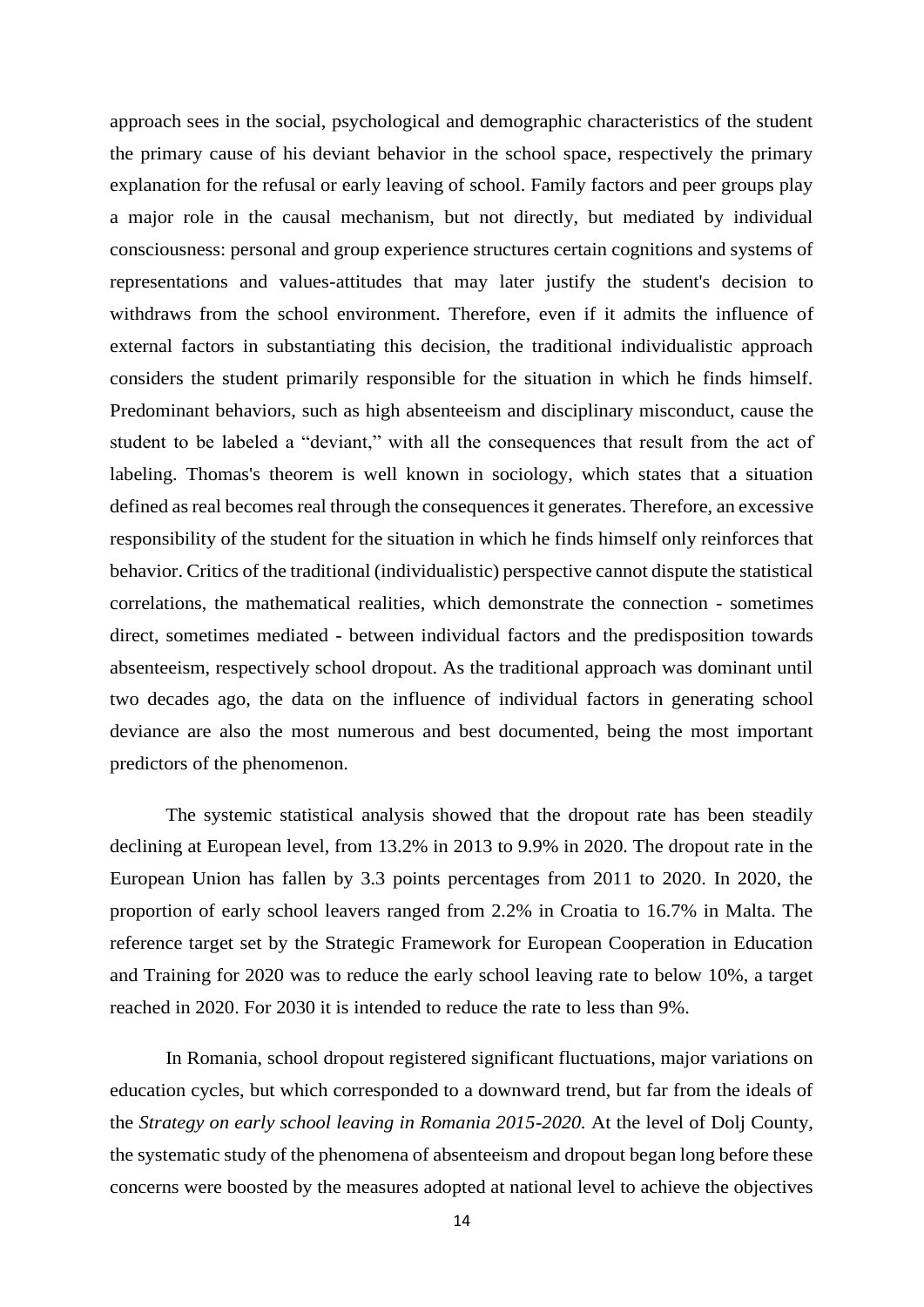of the Europe 2020 Strategy. ) systematic studies have been undertaken since 2006. These studies, which we analyzed in the paper, addressed issues such as determinants, forms of manifestation, the magnitude of phenomena in each school, gender distribution, by area of residence and so on We found that, in general, the dropout rate followed at the county level, the trends registered at the national level. Thus, until the 2014-2015 school year, the lowest dropout rate was recorded in the 2012-2013 school year. The peak was reached in 2014- 2015, after which the dropout rate experienced a constant downward trend. In the 2018- 2019 school year, the dropout rate reached 1.46%, the lowest in the period under analysis.

Next, we will present the most important conclusions of the sociological investigation that we carried out and which is, at the same time, the contribution brought by the present doctoral thesis to the development of the field. Dropout or absenteeism must be analyzed, understood and explained through the prism of numerous filters. One of them is represented by the students themselves, because, through them, through their own experiences and feelings, we can identify, diagnose and treat the possible causes of erosions of the educational process. The questionnaire applied to the students managed to collect a series of essential data. In the first part of it, we wanted to assess the degree of difficulty of some possible problems, which impede their school preparation. Thus, the numerous topics (however, 76% of the subjects state that they do their homework), the short breaks and the busy schedule prove to be the main enemies of the survey subjects (high percentages attributed to these statements confirm that they constitute difficulties encountered by students in the educational process they go through). Other issues encountered in school life, such as overly demanding teachers, frequent assessments, difficult lessons, tense relationships between colleagues, generally recorded quite low percentages in terms of difficulty.

We also wanted to find out the most common problems directly related to unexcused absences (68% of respondents stated that they had never experienced such an event, while 32% of them said the opposite, which is why highlights a positive situation, a stable, balanced picture, for the vast majority of respondents, but a worrying situation for more than a quarter). In this sense, we found out that a consistent source of unmotivated absences is represented by the insistence of other colleagues at the club, so the negative influence of the peer group, the entourage is sometimes an inevitable danger. Reprimand from teachers and parents is the most common consequence of absenteeism, thus emphasizing the need for strong sanctions that must come from several sources, in our case the school and the family of origin.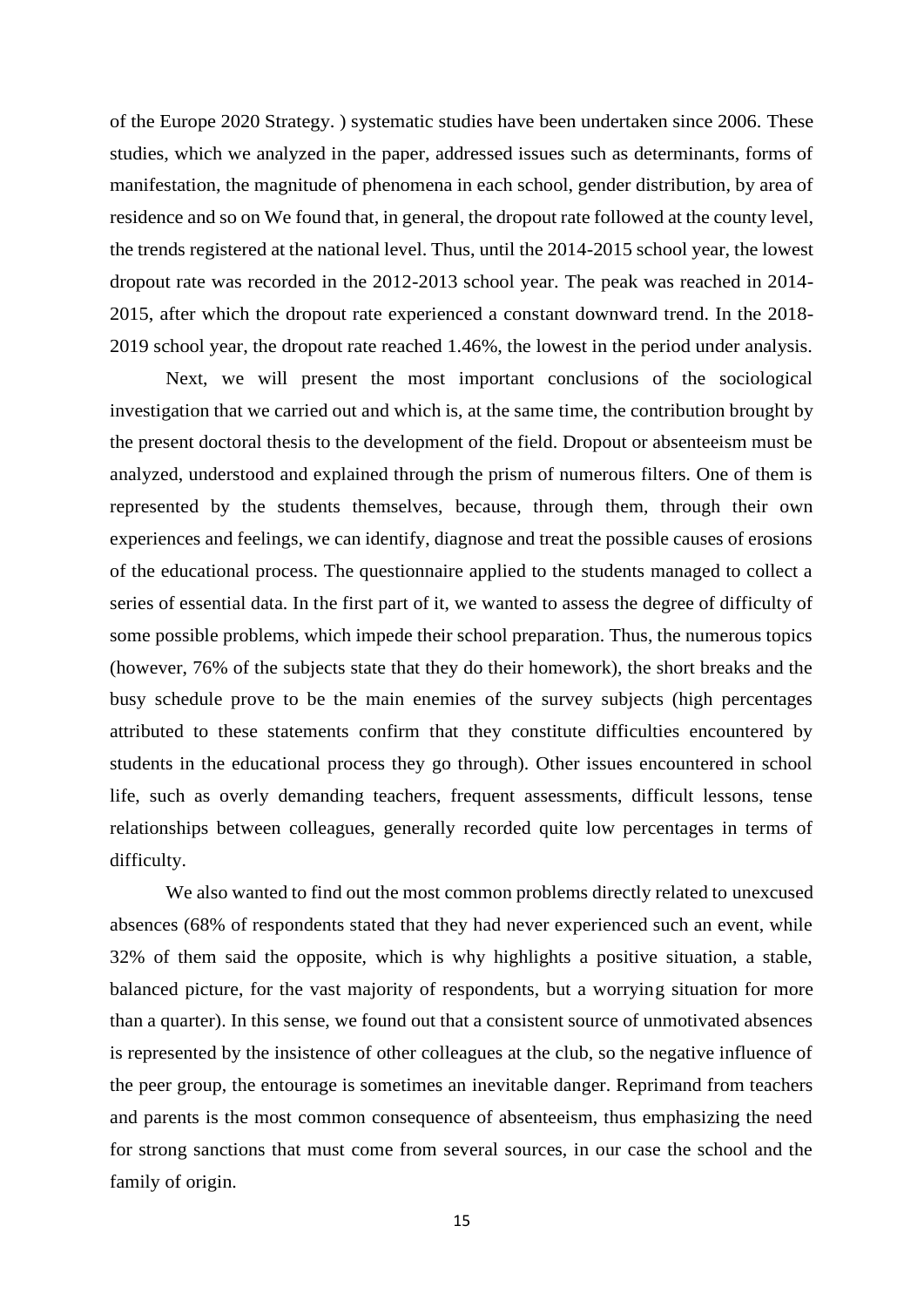Based on the questionnaire, we can say that, in general, students are very satisfied and satisfied with their school results, their relationship with their parents, the grades obtained, the collegial, family and school connections. They also consider that they have a rich vocabulary, they understand things quickly, they see reading as a relaxing and attractive activity.

What is very interesting is the attitude of the students towards the statement "School is my path to success", because 84% of them agree very much, to a large extent and somewhat with the statement. This situation highlights the fact that students are aware that the formal education received in school, the information and experiences assimilated here create the success of tomorrow's adult, consolidates a bright future. Another intriguing aspect extracted from the answers received is the very low weight of all possible factors that could lead to school dropout (verbal / physical abuse by colleagues, marginalization, parental divorce, long distance between home and school, stress generated by homework , non-involvement of the family, precarious financial situation).

Also, the students from the investigated group state that they have good or very good relations with their parents, they are financially supported by them, and they also enjoy their moral support. In addition, they are successful in school, as evidenced by the averages and high grades received ( between 9.50 and 10 (72%), between 9 and 9.50 (13%), between 8 and 9 (10%), between 6 and 7 (4%) and between 5 and 6 (1%)).

The key to a student's educational success is to discover, encourage and maximize his abilities, qualities, skills. Therefore, it needs continuous support, help and ongoing support from the family of origin, first and foremost (parents need to be aware of the importance of education in their child's life and act appropriately if they notice certain erosions), and secondly, from the teachers or the community (they must be very well trained in passing on the best teachings to the student, in listening to him and supporting him in his problems, just to create a friendly atmosphere in which the phenomena of abandonment or absenteeism school should be just educational / informative topics).

Another filter through which the phenomena of dropout or school absenteeism must be viewed, explained and analyzed is represented by parents. They play a key role in the lives of their children, being the main rulers of some destinies in construction, and their intervention continues in this unique experience, namely school, is essential, vital and absolutely necessary.

A questionnaire consisting of many key questions was also applied to this category of subjects. A first aspect that we wanted to analyze is the consistency of the parent-child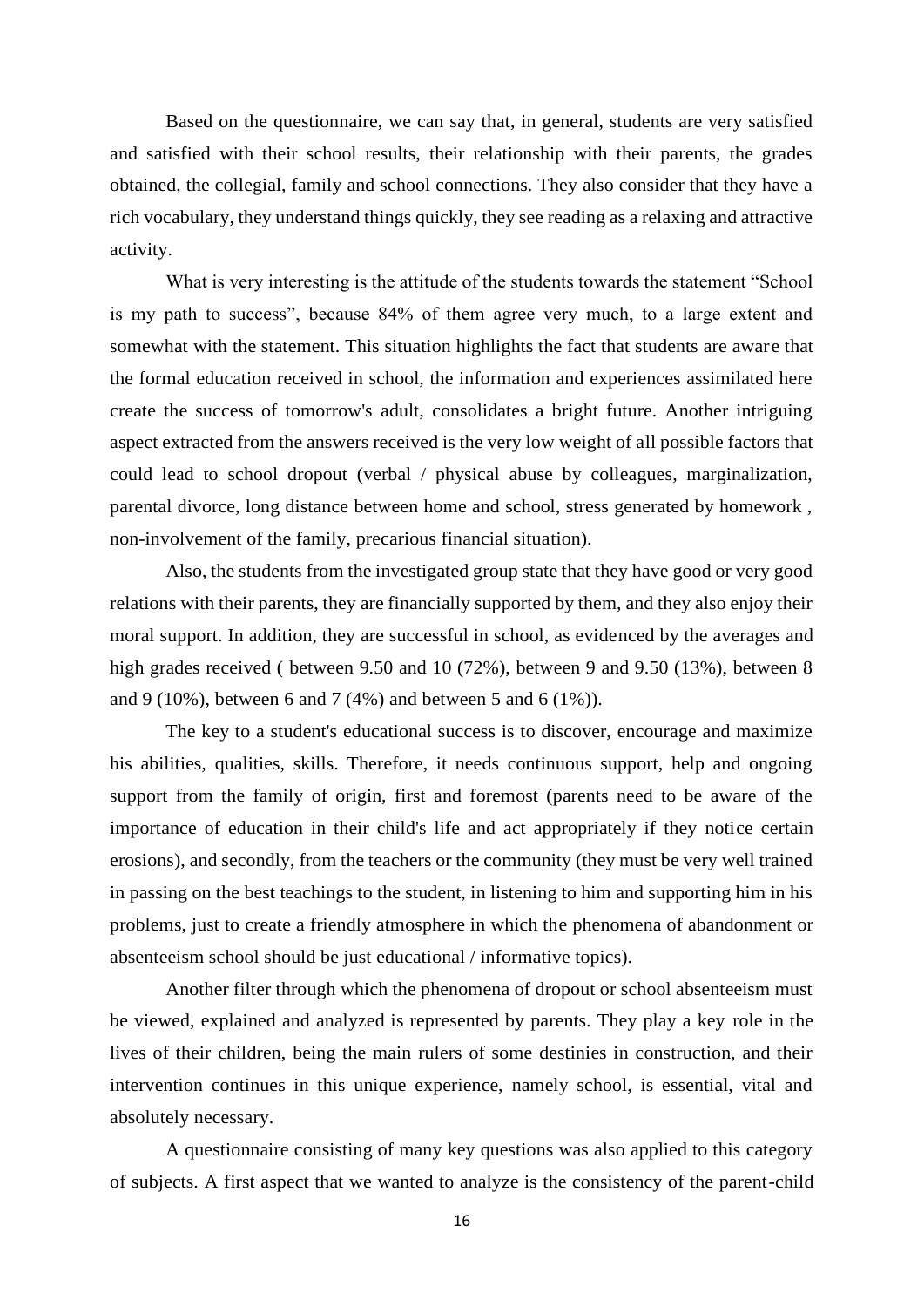relationship, as the main indicator of a healthy and solid communication. I found that when the child is not on vacation, parents ask him what happened at school every day (79% of elected officials said so), which highlights the serious involvement of the family in life. the student. In addition, 76% of the children of the surveyed subjects did not have problems related to unmotivated absences, while 24% of them had (the main causes of these unmotivated absences, from the perspective of parents, are students' disinterest in school and the negative influence of the group. When the student has a problem, the student chooses to talk to the mother (37%), both parents (32%) or the teacher (12%). chosen that the analysis by gender, place of residence and education cycle does not show significant differences.

The recommendations of parents involved in research on reducing school dropout are as follows: the school should communicate more often with parents, psychological counseling, interactive lessons, full reimbursement of commuting costs. Thus, the family believes that only a constant interaction with the school, but also with other people, psychologists, educational counselors could reduce or even eliminate the danger posed by the two phenomena mentioned above.

A third filter through which the phenomena of dropout or school absenteeism must be viewed, explained and analyzed is represented by teachers. These are the main leaders in formal education that any child goes through or should go through. Sometimes, their help is essential, especially in the case of divided, disorganized families in which the student does not find emotional, moral or financial support. Therefore, the role of the teacher is vital.

From the perspective of teachers, the phenomenon of early school leaving is a serious current problem, which requires immediate solutions (82%). Also, some teachers consider that school dropout is a current problem, but it is kept under control (18%). In addition, the attitude of teachers towards truancy is presented. Thus, it seems that in their view this is a serious current problem, which requires immediate solutions (76%). We also find a considerable weight in terms of the answer "It is a current problem, but it is kept under control". The remaining 2% is attributed to the option "It is not a real problem of Romanian education". What is noteworthy is the fact that 51% (abandonment) / 65% (general absenteeism) of the respondents, so more than half, stated that they often and very often faced such cases, highlighting thus the image of dysfunctional educational paths.

Another aspect that we wanted to follow was the verification of the presupposition according to which the teachers would have contributed to the process of "school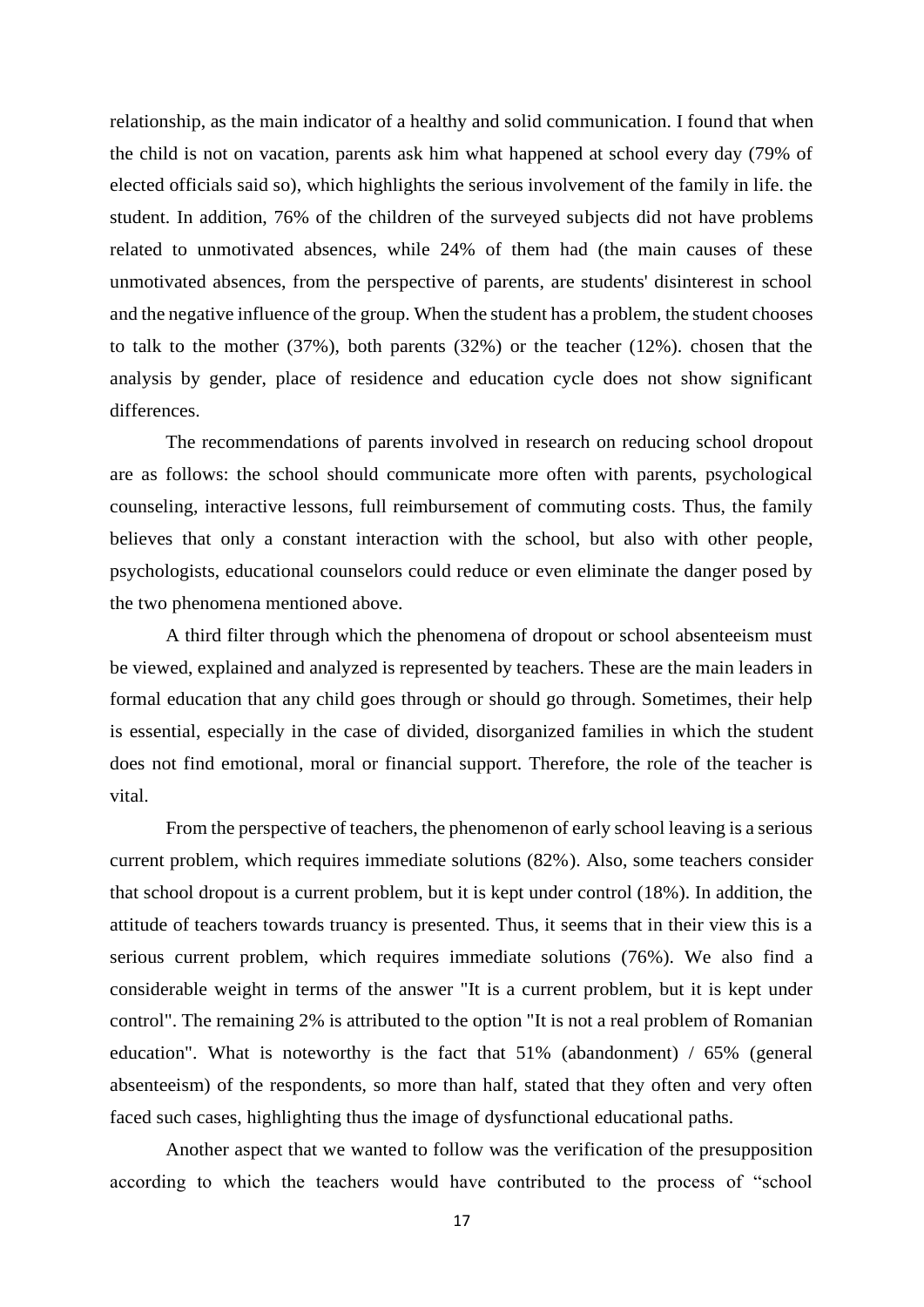rehabilitation", of bringing back on the right path the students in extreme situations. Thus, to our surprise, we found that 77% of the surveyed teachers stated that they managed to achieve this fact, which highlights, this time, a positive phenomenon born of a negative one. Most teachers who brought a student on the right track resorted to frequent discussions with the family (69%), a finding that emphasizes once again the importance of the real familyschool partnership. Teachers surveyed believe that greater communication with parents (38%), psychological counseling (30%) and increased school scholarships (15%) should be ways to avoid dropping out of school.

Because teachers interact with students during class, it is essential that they observe those behaviors, dysfunctional attitudes, and try to restructure them with the help of the family. Therefore, the student-parent-teacher triad is essential in the fight against abandonment or unmotivated absenteeism. Also, non-reimbursable funded programs, various governmental or non-governmental projects implemented by central and local public authorities or NGOs, associations aimed at students in precarious economic and social situations are meant to intervene in the educational path of students sometimes deprived of any horizon. Providing food appropriate to the beneficial development of the body according to age, training abilities and skills, stimulating imagination, creativity, critical sense, stimulating self- confidence by increasing self-esteem, responsibility, material, moral, emotional support, provision of a specialist (school psychologist, for example or educational counselors), encouraging confession and emotional discharge, increased frequency of extracurricular activities, recreational, relaxing are real examples, with measurable results that can reduce dropouts or absenteeism.

The above-mentioned school phenomena must be identified, analyzed and combated in time in order to obtain the desired results. Strategic objectives such as " reducing the early school leaving rate to the value of x by year y " prove to be risky if they are not accompanied by appropriate social and educational policies, with a real impact at the school, family and local community level. In this struggle, which has been grinding the life of Romanian education for three decades, it is necessary to consolidate the student-parent-teacher relationship; this relationship becomes functional only when the three work together, interact and maximize their strengths by virtue of education and the benefits it brings. Moreover, according to the results of this research, this is the priority point of intervention towards which pedagogical practices and policies in the field should be oriented. The phenomena of school dropout or absenteeism are a sensitive, delicate subject, known and very well grounded in the collective consciousness and in the public debate, a subject that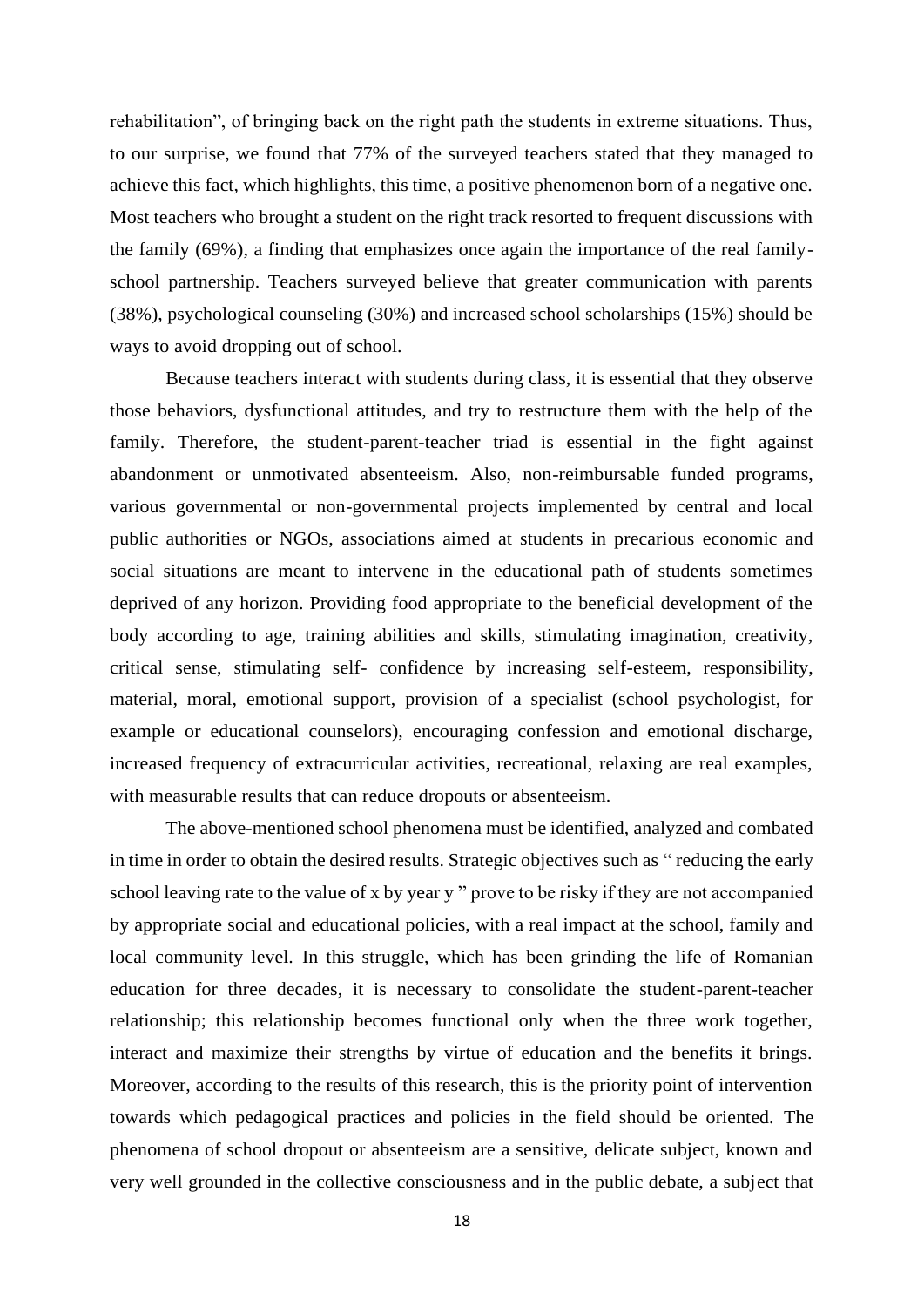must be treated with great responsibility and involvement. As we have shown by systemic statistical analysis, these cases are not uncommon, with multiple causes: indifference of the family of origin, lack of interest from parents in the child's school life, non-intervention of the local community, marginalization from colleagues, bullying, economic situation precarious, lack of a pioneer in the life of the student, etc.

The inferential analysis of the data collected highlighted the following findings:

- $\geq 24\%$  of students surveyed say they generally do not do their homework. When asked why, they most often mentioned the lack of interest in this activity (32%), respectively the lack of necessary knowledge (28%) and the support from parents. Secondary reasons are involvement in household chores, lack of access to relevant information and professional status. Most students who do not do their homework due to household chores come from rural areas (72%). Also from the rural area are the majority (64%) of those who mentioned the lack of access to information sources as the main cause. As for the other causes, we did not identify any major variations depending on the environment of residence.
- $\triangleright$  We identified a positive correlation between the ability to adapt to the requirements of the school environment and problems related to unmotivated absences. In other words, the predisposition to be absent for no reason is higher in the case of students who do not have the necessary intellectual capital to meet the demands of the school environment. The phenomenon was theorized by P. Bourdieu through the theory of symbolic capital, presented in the second chapter of the paper.
- ➢ There is a significant correlation between gender and the ability to adapt to the requirements of the school environment, to which boys tend to adapt more difficultly than girls. chapter of the paper.
- $\triangleright$  The intensity of the emotional connection with the parents correlates positively with the school results, operationalized in our case by the general average obtained by the student during the last semester. In other words, the students who got good grades are the ones who have a strong emotional connection with their parents. On the other hand, the attitude towards school correlates negatively with parental attachment. The students who stated that they like little and very little at school are, to a large extent, those who did not develop a strong attachment relationship with their parents. It is also worth noting the value of the Pearson coefficient that resulted from the correlation of the scores obtained to the two summative scales used. It indicates a significant positive link between the student's ability to adapt to the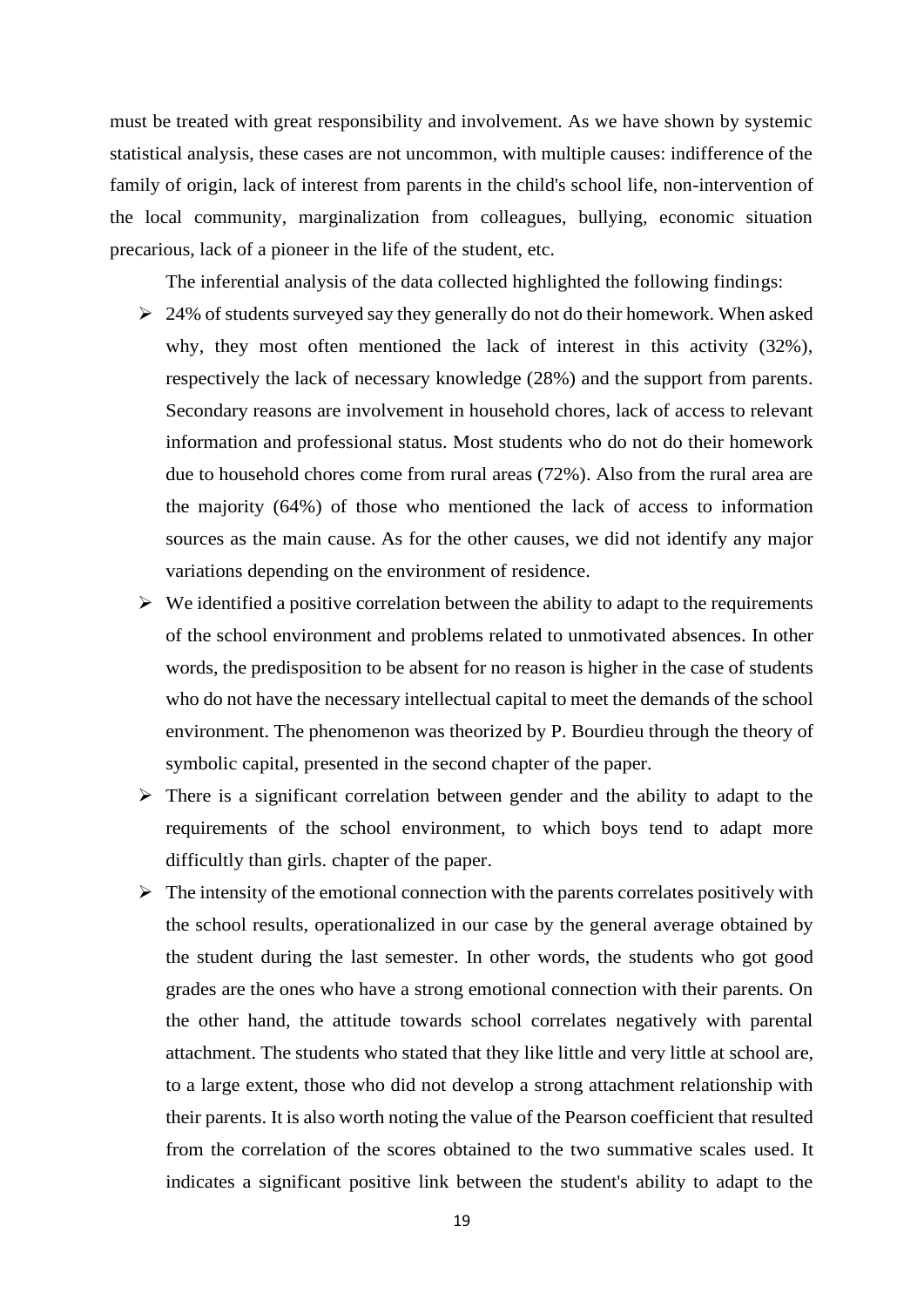demands of the school environment and his emotional connection with his parents. In conclusion, the first hypothesis is confronted: the stronger the parent-child emotional connection, the better the student's school results.

- $\geq 10\%$  of students said that they thought, at least once, that it would be better to drop out of school. I outlined a dominant socio-demographic profile of the student in this category. Thus, probably speaking, the student who considered the option of leaving school is a boy, lives in rural areas, has developed a weak emotional connection (attachment) with parents and has a low level of cognitive skills needed to adapt. requirements of the school environment.
- $\triangleright$  There is a significant positive correlation between the level of parental involvement and the overall average with which the student ended the last semester. Therefore, the second hypothesis is confirmed: The more parents are involved in the preparation of the student, the better his school results will be.
- ➢ The statistical analysis did not show a significant correlation between the environment of residence and the degree of involvement in the school preparation of the student. Therefore, at least at the level of the group investigated in the present research, we cannot say that parents in rural areas are less involved in the child's education than those in urban areas. Also, the correlation with sex did not show statistically significant differences.
- $\geq$  7% of parents say they do not intend to support their child in completing their studies. We have compiled a probabilistic sociodemographic profile of the parent in this category. Thus, the parent who does not support his child in completing his studies meets the following characteristics: he is a man, lives in rural areas, has no high school education, is very little involved in the school preparation of the student.
- $\triangleright$  There is a strong positive correlation between the level of professional satisfaction felt by students and involvement in dropout prevention programs. Therefore, the third hypothesis is confirmed: If teachers are satisfied with their own job, then they will be actively involved in preventing school dropout.

Qualitative research has facilitated our understanding of the phenomena of absenteeism and dropout through a fourth filter, namely that of school managers. The answers received from the ten managers of the ten educational units selected for study outlined a complex and complete picture in terms of school dropout / absenteeism, by filtering two residential / rural / urban environments (five rural schools , five urban schools).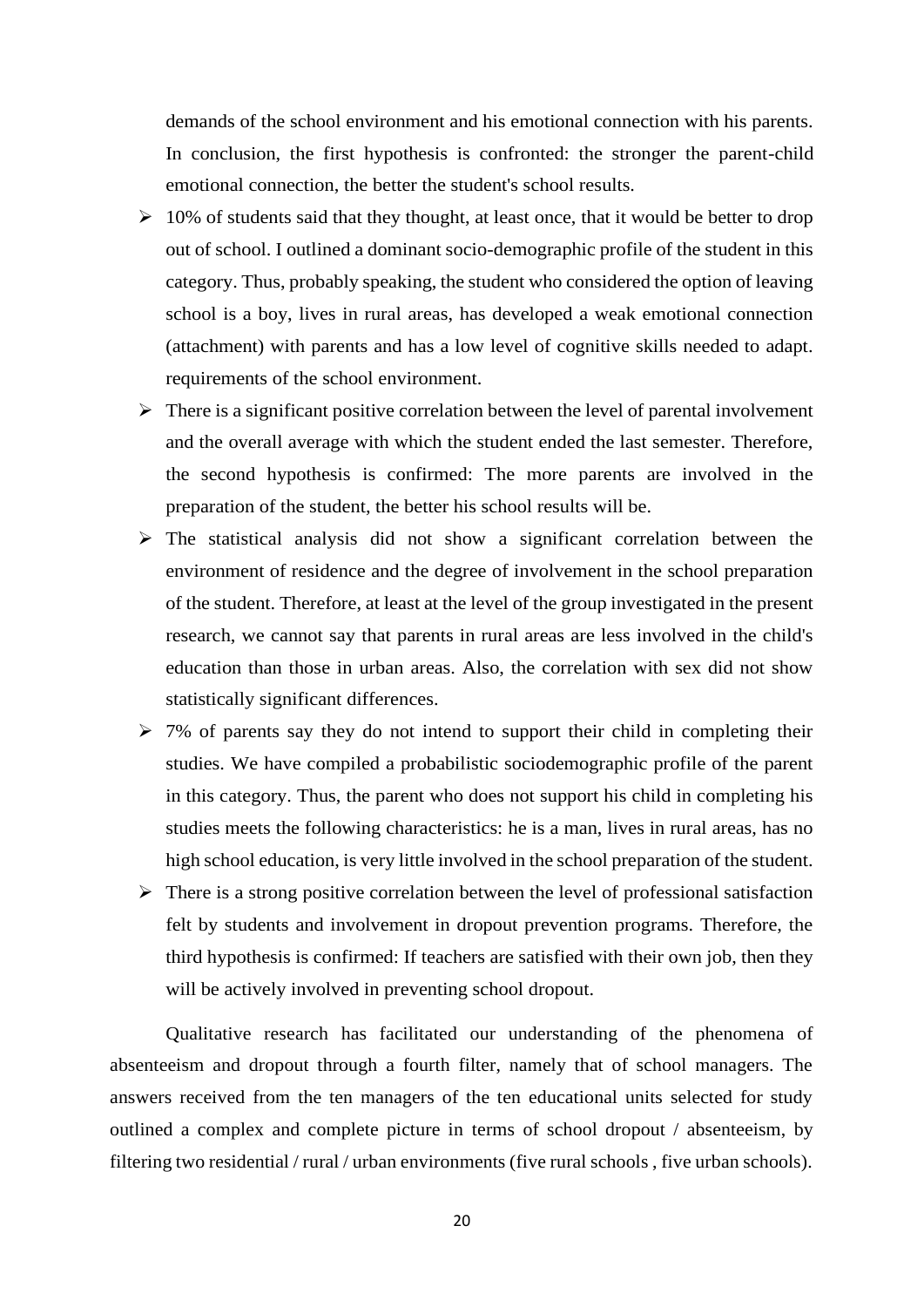The first question of the interview was aimed at identifying the most important significant determinants that can cause the occurrence of the above mentioned phenomena. The information received was largely similar, focusing on economic issues (lack of money, lack of consistent material support), social, family, psychological, emotional (rejection from colleagues, dissatisfaction generated by low grades, inattention received from teachers). These factors can have repercussions on the student's psyche, causing him to leave school, so outside help is vital.

The second question contained in the interview guide was subsumed under the objective of knowing the managerial strategy designed and planned at the school unit level to improve the phenomena of school dropout and absenteeism. Thus, each of the ten respondents provided concrete data on the strategy to combat absenteeism and dropout at the school level. Most of the answers received revolve around the essential existence of programs and projects with non- reimbursable funding addressed to students in educational difficulty (either they do not have financial resources, or do not have the support of family from the family, etc.). Support programs include the provision of food, age-appropriate food, supplies, the opportunity to interact with other students, to communicate, to confess and to be counseled by virtue of their school reintegration. Also, other strategies are based on frequent discussions with the families of the students' background, on the involvement of parents in the school process and their education, on the desire of parents to be aware of the seriousness of their child's situation, but also on the appeal to the community. because many sources of external help are needed to eliminate these negative phenomena from students' lives (the convergent action of stakeholders).

The third question focuses on three measures applied at the school level, with measurable results. All the answers received revolve around the idea of relationships. This link involves several main characters / leaders, namely parents, who need to be concerned with their child's school situation (frequent meetings with parents, telephone conversations, close monitoring of the child's family situation), teachers (their involvement in various school dropout projects, training in case management, preparation of interactive, recreational activities to facilitate communication, relaxation, interaction, setting up school dropout prevention commissions), local community (increasing her empathy, her involvement by donating materials needed for the study), the student (frequent discussions with him, serious confessions and conversations about various potentially traumatic events, awareness of the danger to which he is subjected by dropping out of school, material and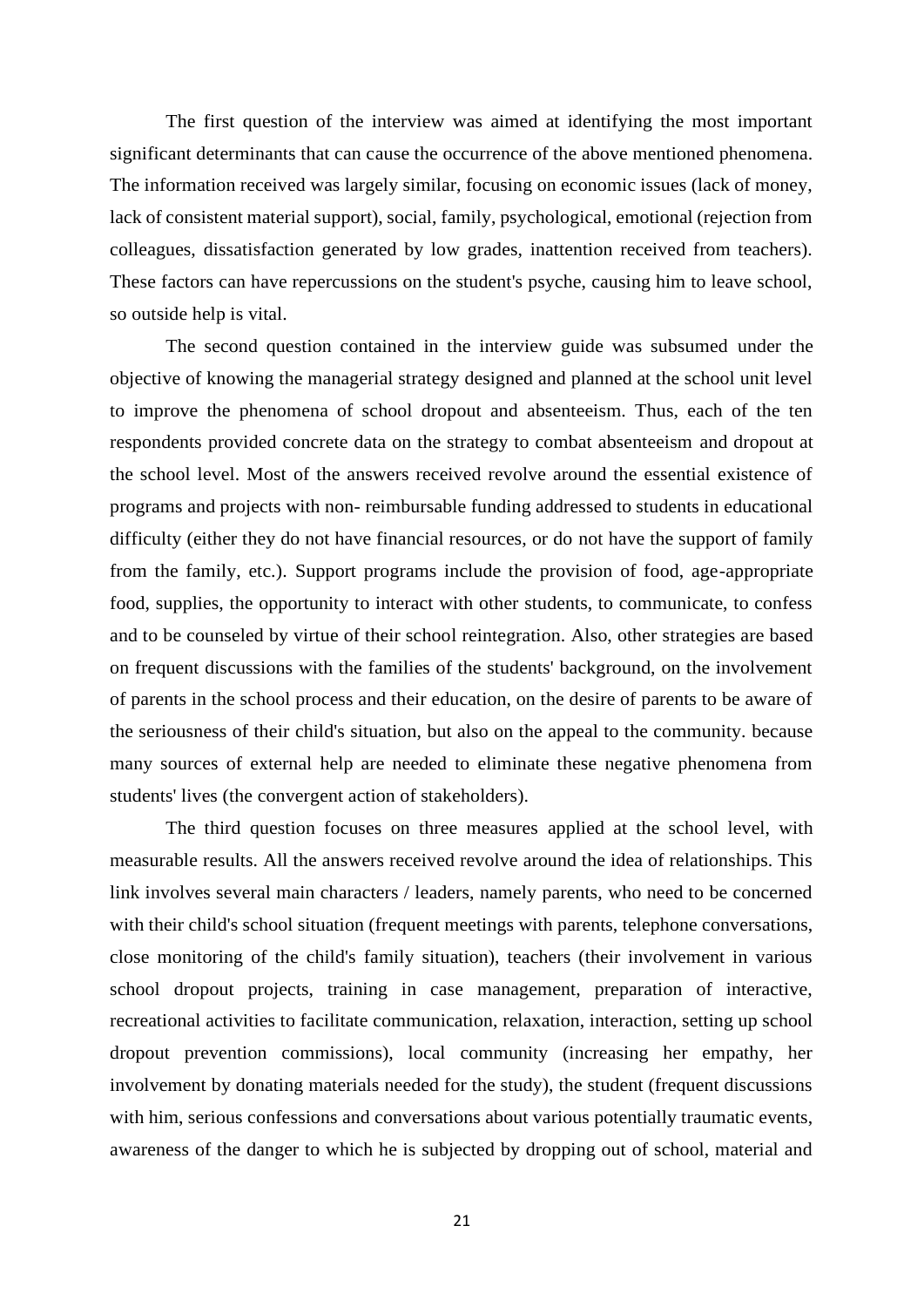moral support of the child , monitoring absences and motivating them, thorough supervision of the site family situation and identification of possible relational dysfunctions).

The fourth question concerns the pros and cons of the importance of extracurricular and extracurricular activities as ways of involvement. As we have seen, the positive implications of these types of activities are numerous (effective, beneficial, relaxing, creative, help students' cognitive, mental and emotional development, mediate interaction, knowledge of the world around them, make friends between students of different ages, offer children food packages beneficial to their health, support broader interaction with teachers who help them with difficult topics, students gain self-confidence by increasing self-esteem, students discover themselves and manage to maximize their abilities, skills and qualities, etc.), while the negative aspects are related to problems such as the precarious economic situation, the indifference of parents, the lack of responsibilities, the disastrous environment produced by the global pandemic , the need to complement extracurricular activities with the school curriculum.

The last question focused on three directions of action with positive goals in the short, medium and long term, implemented or planned at the school level in terms of preventing absenteeism and school dropout. We notice here a greater preponderance of involvement in different specialized programs in urban areas than in rural areas, where only one such program was mentioned, namely the School after school. In addition, the importance of remedial classes, additional support for poor subjects, the strength of example and the promotion of students with a brilliant school career, material, moral and emotional support through specialized counselors ready to help students in difficulty were often mentioned.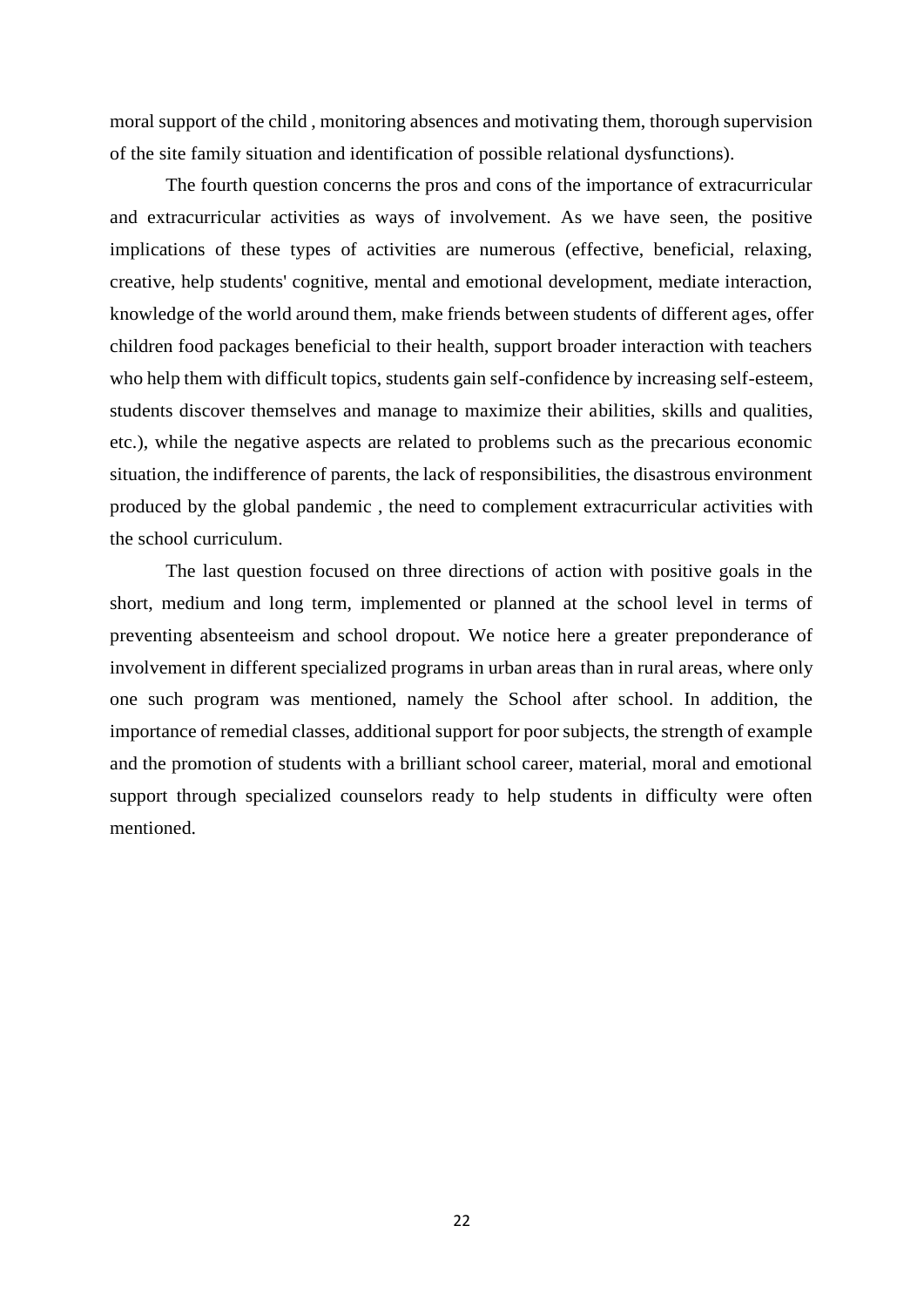#### **Bibliography**

#### **Books**

- **1.** Albert Lorincz, E.; Carcea, M. I., *Prevenirea dezadaptării școlare,* Editura Cermi, Iași, 1998.
- 2. Albu, E., *Manifestări tipice ale devierilor de comportament la elevii preadolescenţi*, Editura Aramis, Bucureşti.
- 3. Albu, G., *În căutarea educaţiei autentice*, Editura Polirom, Iași, 2002
- 4. Andrei, D; Andrei, E.; Anghel, C. L.;, Căpriţă P. (coord.), *Integrarea şcolară a copiilor cu cerinţe educaţionale speciale. Culegere de referate ştiinţifice şi studii de specialitate prezentate în cadrul simpozionului interjudeţean*, Editura Casei Corpului Didactic Buzău, 2011.
- 5. Antonesei, L., Paideia. Fundamentele culturale ale educatiei, Editura Polirom, Iași, 1996.
- 6. Banciu, D.; Rădulescu, S.; Voicu, M., *Introducere în sociologia devianţei*, Editura Stiintifică și Enciclopedică, București, 1985.
- 7. Băban, A., *Consiliere educaţională,* Imprimeria Ardealul, Cluj-Napoca, 2001.
- 8. Băran-Pescaru, A., *Parteneriat în educație*, Ed. Aramis, București, 2004.
- 9. Bârzea, C., *Arta şi ştiinţa educaţiei*, Editura Didactică şi Pedagogică, Bucureşti, 1998.
- 10. Bernstein, B., *Applied studies towards a sociology of language*. Routledge, Londra, 2004.
- 11. Bemstein, B., *Texte de sociologia educaţiei*, Editura Didactică şi Pedagogică, Bucureşti, 1980.
- 12. Bemstein, B., *Sociologia educaţiei şi sociolingvistică*, în Mahler, F. (coord.), *Sociologia educaţiei şi învăţământului. Antologie de texte contemporane de peste hotare*, Editura Didactică şi Pedagogică, Bucureşti, 1980. pp. 89-97.
- 13. Bemstein, B., *Class, Codes and Control*, Routledge & Kegan Paul Ltd., Londra, 1971.
- 14. Botiș, A.; Tărău, A., *Disciplinarea pozitivă sau cum să disciplinezi fără să răneșt*i, Editura ASCR, Cluj-Napoca, 2004.
- 15. Bourdieu, P.; Passeron, J.C., *Reproduction in Education, Society and Culture,* Editura Sage, Londra, 1977.
- 16. Buică, C., B., *Bazele defectologiei*, Editura Aramis, București, 2004.
- 17. Bunescu, Ghe., *Politici și reforme socio-educaționale. Actori și acțiuni,* Editura Cartea Universitară, București, 2007.
- 18. Chelcea, S., *Metodologia cercetării sociologice. Metode cantitative şi calitative*, Editura Economică, Bucureşti, 2001.
- 19. Chiș, V., *Pedagogia contemporană. Pedagogia pentru competențe*, Editura Casa Cărții de Știință, București, 2005.
- 20. Ciuchi, O,, *Devianță și criminalitate întri societate în tranziție*, Editura Lumen, Iași, 2011.
- 21. Claparede, E,., *Educaţia funcţională*, Editura Didactică şi Pedagogică, Bucureşti 1973
- 22. Collins, R., *The Credential Society: An Historical Sociology of Education and Stratification, Editura Academic Press*, New York, 1979.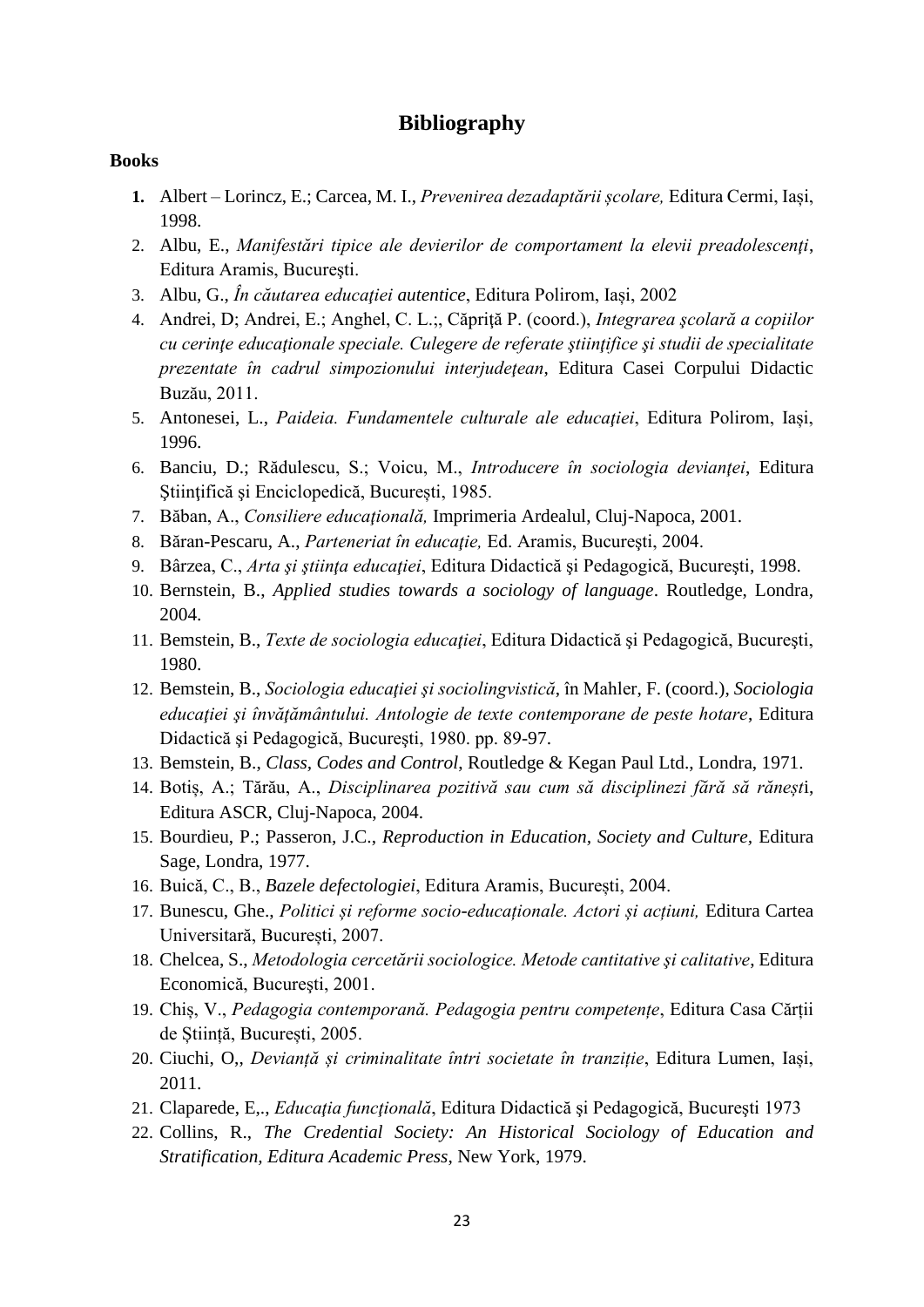- 23. Constantinescu, C., *Probleme sociologice ale educației. Cercetări în domeniul orientării școlare și profesionale*, Editura Universității din Pitești, 2003
- 24. Constantinescu, C., Cristea, S., *Sociologia familiei*, Editura Hardison, 1998.
- 25. Cosmovici, A.; Iacob, L., *Psihologie şcolară*, Editura Polirom, Iași, 2005.
- 26. Creţu, C., *Psihopedagogia succesului*, Editura Polirom, Iași, 1997.
- 27. Creţu, E., *Probleme ale adaptării școlare*, Editura ALL, București, 1999.
- 28. Creţu, T., *Psihologia vârstelor,* Editura Credis, București, 2001.
- 29. Cristea, S., *Dicţionar de termeni pedagogici*, Editura Didactică şi Pedagogică, Bucureşti, 1998.
- 30. Csatary, J., *Lawrence Kohlberg's Theory Of Moral Developlvlent And Kant' s Moral Phllosophy*, Department of Social Foundations of Education, 1980.
- 31. Cârțână, C., *Mobilitate socială în România. Aspecte calitative şi cantitative la nivel naţional şi în profil teritorial*, Editura Expert, Bucureşti, 1996.
- 32. Diaconu, M., *Sociologia educației*, Editura ASE, București, 2004.
- 33. Dumitru, I. A., *Consiliere psihopedagogică. Baze teoretice și sugestii practice,* Editura Polirom, Iași, 2007.
- 34. Durkheim, E., *Despre sinuciderea. Studiu sociologic*, Editura Antet, București, 2005.
- 35. Durkheim, E., *Regulile metodei sociologice*, Editura Polirom, 2002.
- 36. Durkheim, E., *Diviziunea muncii sociale*, Editura Albatros, București, 2001.
- 37. Durkheim, E., *Despre sinucidere*, Editura Institutul European, Iași, 1993.
- 38. Durkheim, E., *Education et sociologie*, Editura PUF, Paris, 1977.
- 39. Durkheim, E., *L'Education morale*, Alean, Paris, 1925.
- 40. Ellenberger, F., H., *The discovery of the unconscious: The history and evolution of dynamic psychiatry*, Basic Books, New York, 1970, pp. 514-515.
- 41. Fontana, D., *Psychology for Teachers*, Editura Macmillan, New York, 1981.
- 42. Gal, D., *Educaţia şi mizele ei sociale*, Editura Dacia, Cluj- Napoca, 2002.
- 43. Gavreliuc, A., *De la relațiile interpersonale la comunicarea socială. Psihologie socială și stadiile progresive ale articulării eului*, Editura Polirom, Iași, 2007.
- 44. Gămăneci, Ghe.; Arimia, P.; Rădulea, P., *Şcoala gorjeană în contextul dezvoltării învăţământului românesc*, volumul II, Editura Măiastra,Târgu- Jiu, 2007.
- 45. Gherguţ, A., *Psihopedagogia persoanelor cu cerinţe speciale: strategii de educaţie integrata*, Editura Polirom, Iași, 2001.
- 46. Giddens, A., *Sociologie*, ediția a treia, Editura ALL, București, 2000.
- 47. Giroux, H., *Pedagogy and the Politics of Hope: Theory, Culture, and Schooling. A Critical Reader*, West View Press, Boulder, 1997.
- 48. Goffman, E., *Stigmate*, Editura Minuit, Paris, 1975.
- 49. Gorun, A.; Gorun, H. T., *O nouă paradigmă a educaţiei? (Construcţii normative după 1989)*, Editura ProUniversitaria, Bucureşti, 2014.
- 50. Gorun, A., *Studiu sociologic asupra Legii 112011. Educaţia şi comunitatea*, Editura Didactică şi Pedagogică, Bucureşti 2013.
- 51. Gorun, A., *Educaţia Încotro? Modele de administrare a sistemului educaţional*, Editura Academica Brâncuşi, Târgu Jiu, 2010.
- 52. Hancheş, L., *De la politici educaționale la adaptarea socio-educaţională. Politici şi practici educaționale contemporane,* Editura Eurostampa, Timișoara, 2007.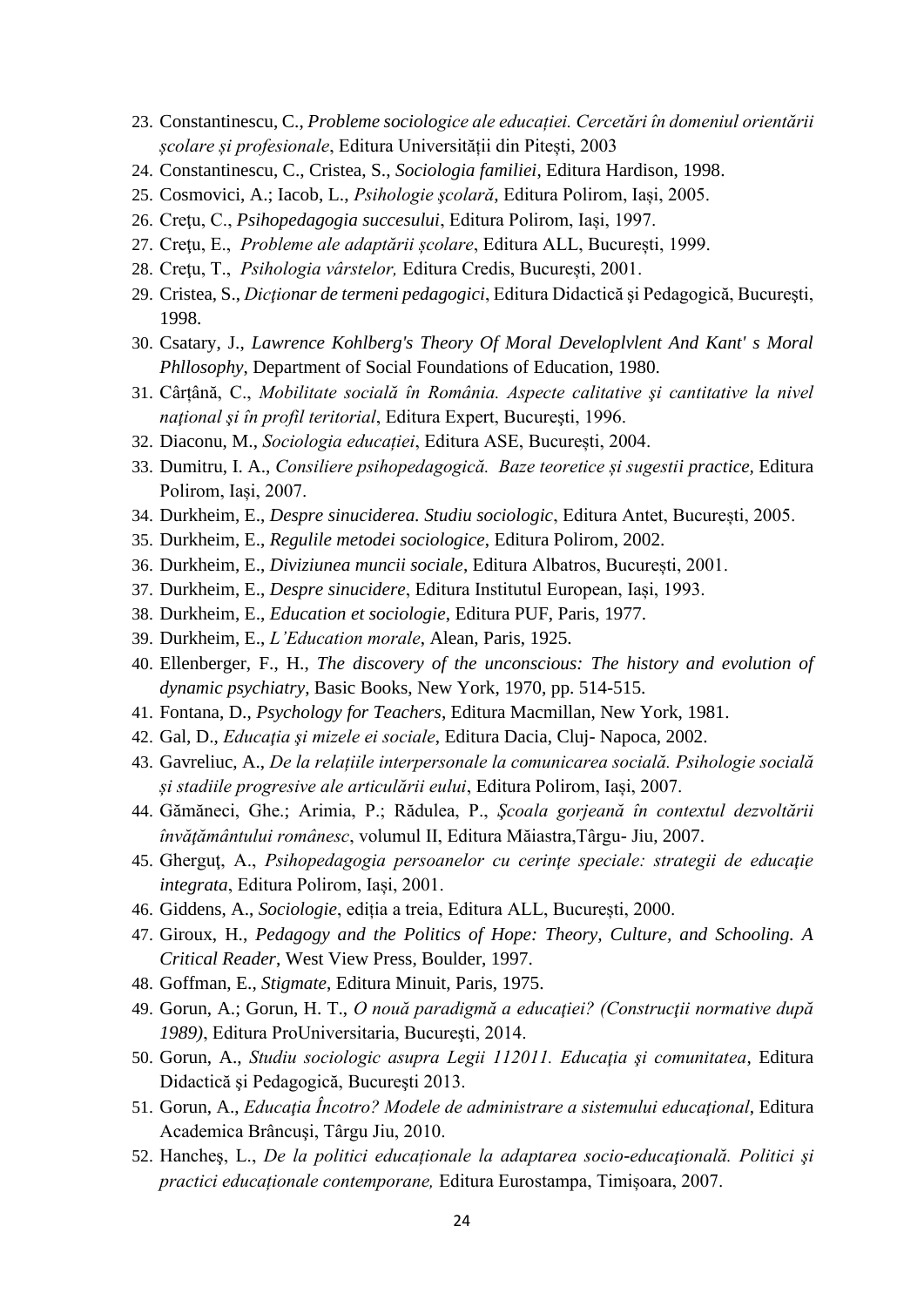- 53. Hargreaves, D. H.; Hester, S.; Mellor, F. J., *Deviance in Classrooms*, Routledge, Londra, 1975.
- 54. Hatos, A.*, Sociologia educației*, ediția a II-a revăzută și adăugată, Editura Polirom, Iași, 2006.
- 55. Holdevici, I., *Ameliorarea performanțelor individuale prin tehnici de psihoterapie*, Editura Lider, București, 2005.
- 56. Hollon, S., *Beck T. Aaron: The cognitive revolution in theory and therapy*, American Psychological Association, 2010.
- 57. Ilie (Motoi), G., *Oferta educațională și piața muncii. Între dezechilibru și corelare,* Editura Sitech, Craiova, 2014.
- 58. Iucu, B. R., *Managementul clasei de elevi. Aplicații pentru gestionarea situațiilor de criză educațională,* Editura Polirom, Iași, 2006.
- 59. Jigău, M. (coord.), *Învăţământul rural din România - condiţii, probleme şi strategii de dezvoltare*, Ediția a Il-a, Editura Marlink, Bucureşti, 2002.
- 60. Jigău, M., *Factorii reușitei școlare,* Editura Grafoart, București, 1998.
- 61. Jigău, M.; Surdu, M., *Participarea la educație a copiilor romi: probleme, soluții, actori*, Editura Mar Link, București, 2002.
- 62. Jude, I., *Psihologie şcolară şi optim educaţional*, Editura Didactică şi Pedagogică, Bucureşti, 2002.
- 63. Koller, D,; Stoddart, K., *Child & Youth Care Forum*, Springer US, 2021.
- 64. Lombroso, C., *Le crime. Causes et remèdes*, Schleicher Frères, Paris, 1899.
- 65. Lupu, V., *Introducere în hipnoterapia și în psihoterapia cognitiv-comportamentală a copilului și a adolescentului*, Editura Asociația de Științe Cognitive din Romania, București, 2008.
- 66. Marga, A.; Baba, C.; Miroiu, A.*, Anii reformei şi ceea ce a urmat. Analize, măsuri şi programe educaţionale*, Editura Fundația pentru Studii Europene, Cluj-Napoca, 2005.
- 67. Marica, S., *Introducere în psihologia socială*, Editura Fundației România de Mâine, București, 2008.
- 68. Mihăilescu, I., *Sociologie generală. Concepte fundamentale și studii de caz*, Editura Polirom, Iași, 2003.
- 69. Miroiu, A., *Invăţămantul românesc azi*, Editura Polirom, Iaşi, 1998.
- 70. Monteil, J. M., *Educație şi formare*, Editura Polirom, Iași, 1997.
- 71. Neamțu, C., *Devianța școlară. Ghid de intervenție în cazul problemelor de comportament ale elevilor*, Editura Polirom, Iași, 2003.
- 72. Neculau, A., *Dinamica grupului şi a echipei,* Editura Polirom, Iași, 2007.
- 73. Neculau, A. (coord.), *Psihologie socială. Aspecte contemporane*, Editura Polirom, Iași, 1996.
- 74. Nistor, Gh. (coord.); Neacșu, I.; Simion, E., *Familia în societatea românească. Pregătirea copiilor și tinerilor pentru viața de familie*, Editura Universitară, Bucureşti, 2018.
- 75. Ogien, A., *Sociologia devianței*, Editura Polirom, Iași, 2002.
- 76. Otovescu, D. (coord.), *Tratat de sociologie generală*, Editura Beladi, Craiova, 2010.
- 77. Otovescu, D., *Sociologie generală*, Ediția a V-a, Editura Beladi, Craiova, 2009.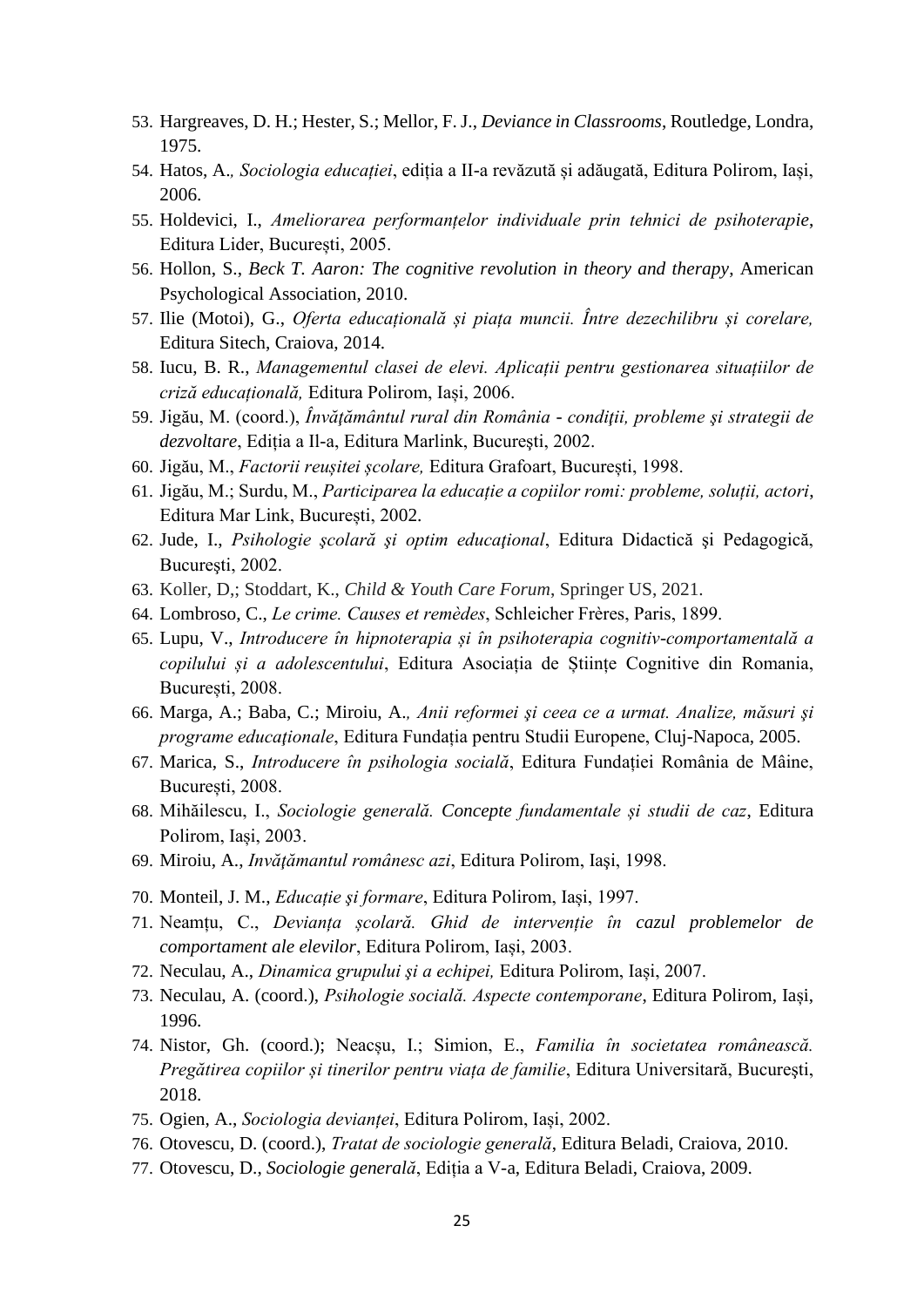- 78. Otovescu, D., *Teorii și curente sociologice contemporane, note de curs*, Editura Beladi, Craiova, 2003.
- 79. Parsons, T., *The social system*, Psychology Press, 1991.
- 80. Pavelescu; F. M. (coord.), *Capitalul uman și performanța economică*, Academia Română-Institutul Naţional de Cercetări Economice-Institutul de Economie Națională, București, 2007.
- 81. Planchard, E., *Pedagogie şcolară contemporană*, Editura Didactică şi Pedagogică, București, 1992.
- 82. Popoviciu, S., *Psihologie socială*, Editura Emanuel University Press, Oradea, 2013.
- 83. Păun, E., *Școala – abordare sociopedagogică,* Editura Polirom, Iași, 1999.
- 84. Radu, I.*, Psihologie socială*, Editura Presa Universitară Clujeană, Cluj-Napoca, 1994.
- 85. Reid, K., *Truancy and schools*, Routledge, Londra, 2002.
- 86. Richman, D., *School refusal*, în *Practitioner's guide to evidence-based psychotherapy,* Editura Springer, Boston, 2006.
- 87. Rotariu, T., *Şcoala şi mobilitatea socială în societăţile occidentale*, Editura Ştiinţifică şi Enciclopedică, Bucureşti, 1985.
- 88. Segaline, N., *Sociologia familiei*, Editura Polirom, Iași, 2011.
- 89. Siebert, H., *Învățarea autodirijată și consilierea pentru învățare,* Editura Institutul European, Iași, 2001.
- 90. Sion, G., *Psihologia vârstelor*, Editura România de Mâine, București, 2003.
- 91. Stănciulescu, E., *Sociologia educației familiale,* Editura Polirom, Iași, 1997.
- 92. Stănciulescu, E., *Teorii sociologice ale educației. Producerea eului și construcția sociologiei*, Editura Polirom, Iași, 1996.
- 93. Stoltz, G., *Eșec școlar. Risc de eșec social*, Editura Victor, București, 2000.
- 94. Strungă, C., *Politici educaţionale*, Editura Politehnică, Timişoara, 2003.
- 95. Suciu, M.C., *Investiţia în educaţie*. Editura Economică, Bucureşti, 2001.
- 96. Tăuşan, L., *Adaptarea școlară – demersuri aplicative la preadolescenți,* Editura Presa Universitară Clujeană, Cluj-Napoca, 2008.
- 97. Tinică, S. (coord.), *Repere în abordarea copilului "dificil"*, Editura Eikon, București, 2004.
- 98. Tomşa, Ghe., *Consilierea şi orientarea în școală,* Editura Credis, București, 2001.
- 99. Traag, T.; Velden, R., *Early School-leaving in Lower Secondary Education. The role of student-, family-and school factors*, University of Maastricht, 2006.
- 100. Vlad, I. V., *Strategia de dezvoltare a României în următorii 20 de ani,* Vol. I*I*, Editura Academiei Române, 2016.
- 101. Voicu, B., *Politici educaţionale*, în Pop, L. M. (coord.), *Dicţionar de politici sociale*, Editura Expert, Bucureşti, 2003, pp. 567-584.
- 102. Voinea, M., *Sociologia familiei*, în Otovescu, D. (coord.), *Tratat de sociologie generală*, Editura Beladi, Craiova, 2010, pp. 837-855.
- 103. Voinea M., Bulzan, C., *Sociologia drepturilor omului*, Editura Universități din București, București, 2003.
- 104. Vrășmaș, E., *Dificultățile de învățare în școală,* Editura V&I Integral, București, 2007.
- 105. Vrășmaş, E., *Consilierea şi educația părinților,* Editura Aramis, București, 2002.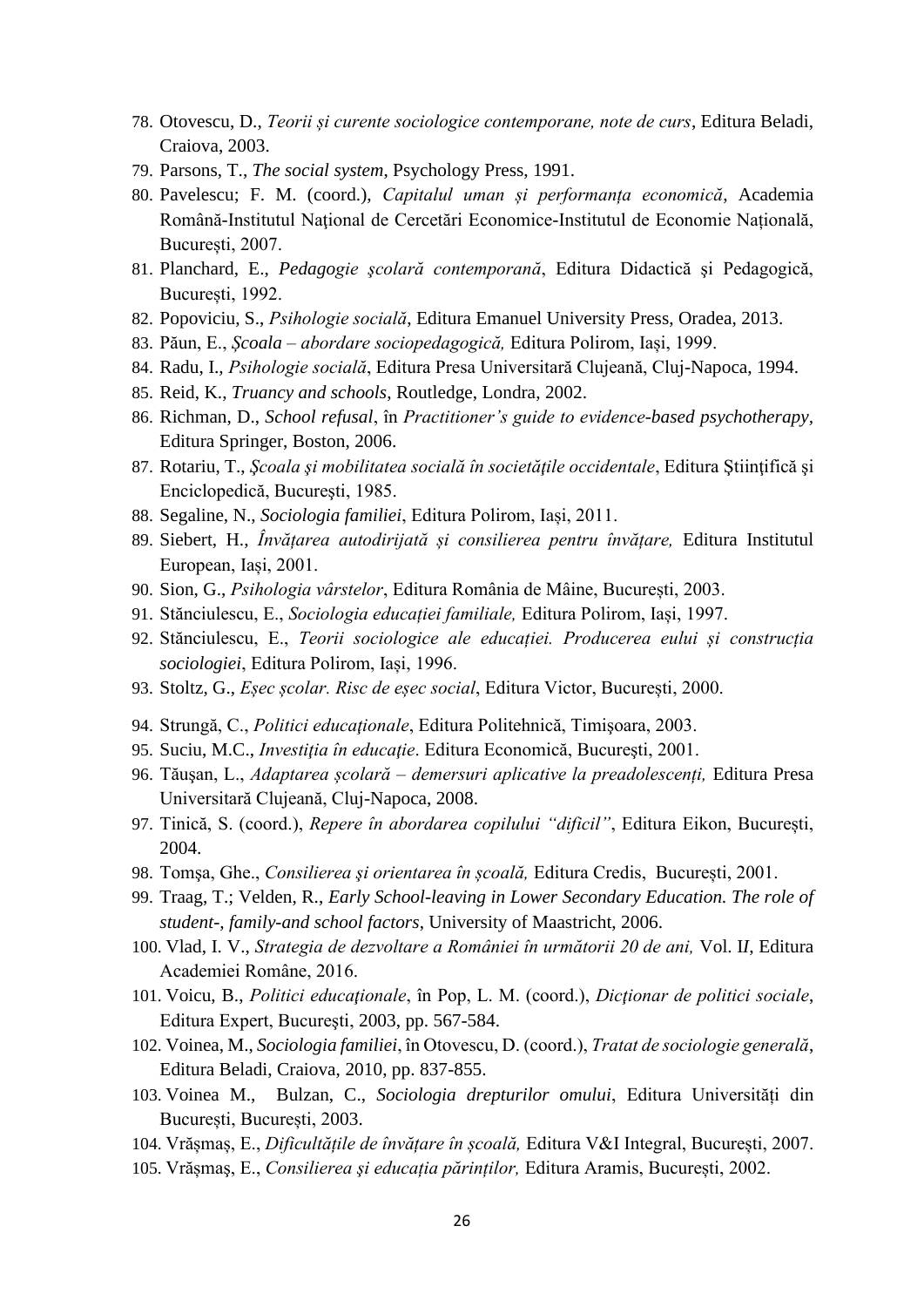- 106. Weihs, T.J., *Copilul cu nevoi speciale*, Editura Triade, Cluj Napoca, 1998.
- 107. Zamfir, C.; Vlăsceanu, L. (coord.), *Dicționar de Sociologie*, Editura Babel, București, 1993.
- 108. Zamfir, E.; Zamfir, C. (coord.), *Politici sociale: România în context European*, Editura Alternative, București, 1995.
- 109. Znaniecki, F., *Obiectul sociologiei educaţiei*, în Mahler, F. (coord.), *Sociologia educaţiei şi învăţământului. Antologie de texte contemporane de peste hotare*, Editura Didactică şi Pedagogică, Bucureşti, 1975, pp. 53-62.

#### **Articles in journals**

- 1. Abrutyn, S.; Mueller, A., *Reconsidering Durkheim's assessment of Tarde: Formalizing a Tardian theory of imitation, contagion, and suicide suggestion*, Sociological Forum, vol.29, nr.3, 2014, pp. 698-719.
- 2. Alexander, L., Karl; Entwisle, R., Doris; Horsey, S., Carrie, *From first grade forward: Early foundations of high school dropout*, Sociology of Education, vol.1, 1997, pp. 87- 114.
- 3. Aliakbari, M.; Faraji, E., *Basic Principles of Critical Pedagogy*, 2nd International Conference on Humanities, Historical and Social Sciences IPEDR , vol.17, Iacsit Press, 2011, pp.77-85.
- 4. Baker, C., *Family and sociodemographic predictors of school readiness among African American boys in kindergarten*, Early Education & Development, vol.23, nr.6, 2012, pp. 833-854.
- 5. Barrington, L.; Byron, L., Bryan, H., *Differentiating characteristics of high school graduates, dropouts, and nongraduates*, The Journal of Educational Research, vol.82, nr.6, 1989, pp. 309-319.
- 6. Baumrind, D., *Current patterns of parental authority*, Developmental Psychology, vol.4, nr.1, 1971.
- 7. Bilige, S.; Gan, Y., *Hidden School Dropout Among Adolescents. Rural China: Individual, Parental, Peer, and School Correlates*, The Asia-Pacific Education Researcher, vol.29, nr.3, 2020, pp. 213-225.
- 8. Blagg, N.; Yule N. W., *The behavioral treatment of school refusal: a comparative study, Behaviour research and therapy*, vol.22, nr.2, 1984, pp. 119-127.
- 9. Bonea, G. V., *Abandonul școlar*, Calitatea Vietii, 2019, vol. 30, nr.4, pp. 151-182.
- 10. Bordua, J. D., *Delinquent subcultures: Sociological interpretations of gang delinquency*, The Annals of the American Academy of Political and Social Science, vol.1, 1961, pp. 119-136.
- 11. Breda, J. M., *Truants' Perceptions of Family Factors as Causes of School Truancy and Non-attendance*, The Journal of Psychology, vol.5, nr.1, 2014, pp. 47-53.
- 12. Buden, Boris, *Children of postcommunism*, Radical philosophy, 2010, vol.159, pp. 18- 25.
- 13. Bunyard, D., *Luhmann, Niklas: a systems view of education and school improvement*, Educationalfutures, vol.3, nr.2, pp. 3-16.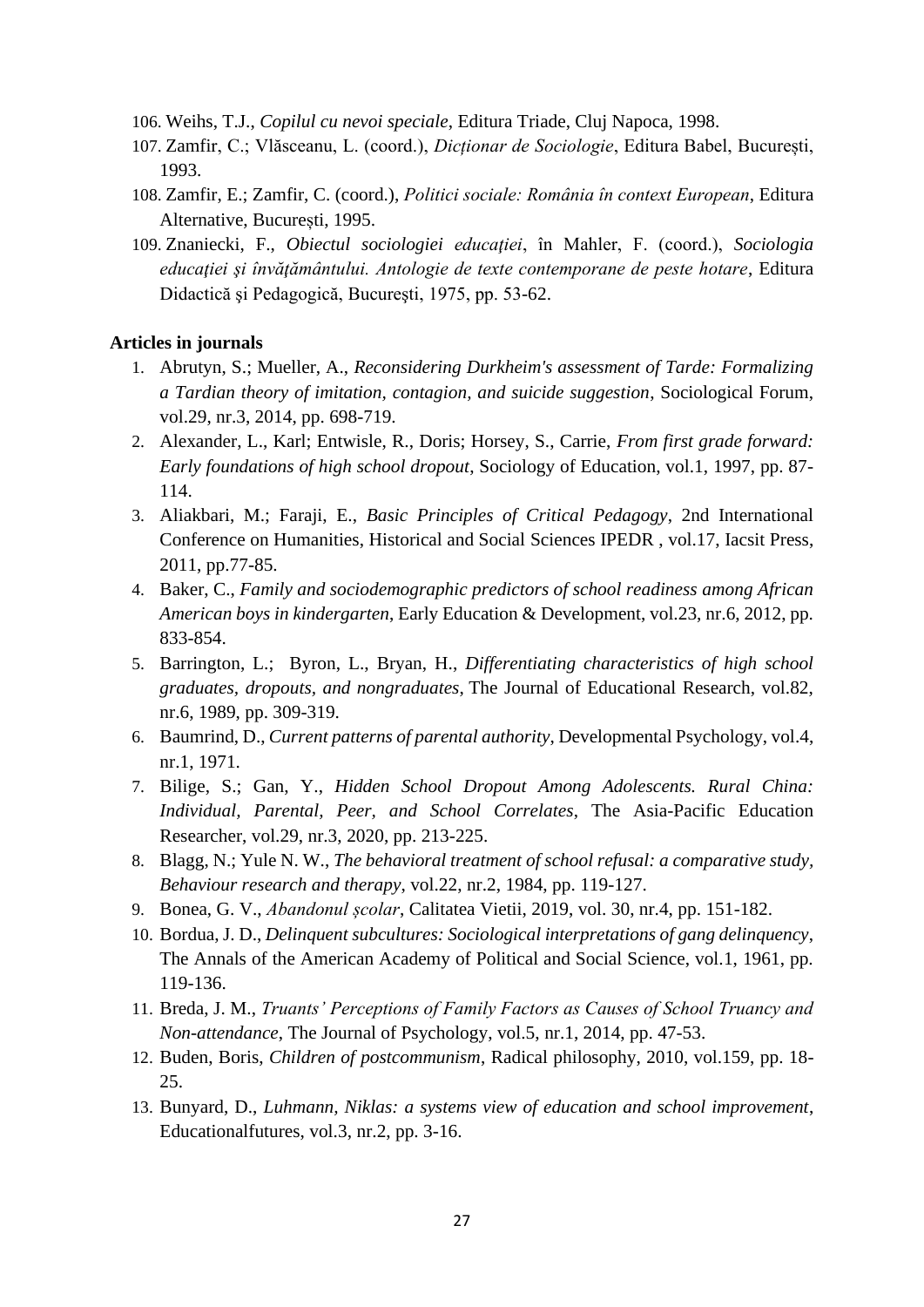- 14. Constantinescu, M.; Chirleșan, G.; Tăbăcaru, C. D., *School climate and behavior management in Romanian schools*, Social Sciences and Education Research Review, vol.6, nr.2, 2019, pp. 149-164.
- 15. Constantinescu, M.; Constantinescu, C., *The decrease of violence in schools and educational environments through the programme ,,We can choose" Final results*, Procedia Social and Behavioral Sciences, Elsevier, Vol. 180, 2015, pp., 1458–1465.
- 16. Constantinescu, M.; Constantinescu, C., *Socio-Educational Intervention Programs for Better Inclusion of Minority Groups,* Revista de Asistenţa Socială, nr. 4, Editura Polirom, Iaşi, 2013.
- 17. Duckworth, A.; Lee, S. M., *Self-discipline gives girls the edge: Gender in self-discipline, grades, and achievement test scores*, Journal of Educational Psychology, 2006, vol.98, nr.1, pp. 198-208.
- 18. Dumfart, B.; Neubauer, C. A., *Conscientiousness is the most powerful noncognitive predictor of school achievement in adolescents*, Journal of Individual Differences, vol. 37, nr.1, 2016, pp. 8-15.
- 19. Finn, D., J., *Withdrawing from school*, Review of Educational Research, vol.59, nr.2, 1989, pp. 117-142.
- 20. Glasgow, L., Kristan, et al. *Parenting styles, adolescents' attributions, and educational outcomes in nine heterogeneous high schools*, Child Development, 1997, vol.68, nr.3, pp. 507-529.
- 21. Gorun, A.; Gorun, H. T.; Popescu, M. A., *Sociological Perspectives on the Education Legislation Within The Context of Social Convergence and Cohesion*, 15th International Multidisciplinary Scientific GeoConference 15 SGEM Albena, 2015.
- 22. Hadîrcă, M., *Educaţia între ideal şi realitate*, Revista Didactica Pro. Revistă de teorie şi practică educaţională, vol.59, nr.1, 2010, pp. 3-6.
- 23. Hickman, G. P.; Bartholomew, M.; Mathwig, J.; Heinrich, R. S., *Differential developmental pathways of high school dropouts and graduates*, The Journal of Educational Research, vol.102, nr.1, 2008, pp. 3-14.
- 24. Kenney-Benson, G. A.; Pomerantz, E. M.; Ryan, A. M.; Patrick, H., *Sex differences in math performance: The role of children's approach to schoolwork*, Developmental psychology, vol.42, nr.1, 2006, pp. 11-26.
- 25. Keppens, G.; Spruyt B., *Towards a typology of occasional truancy: an operationalisation study of occasional truancy in secondary education in Flanders*, Res. Pap. Educ., , nr. 32, 2016, pp. 121–135.
- 26. King, A., *Thinking with Bourdieu against Bourdieu: A 'practical'critique of the habitus*, Sociological theory, vol.18, nr.3, 2000, pp.417-433.
- 27. Last, C.; Hansen, G.; Franco, N., *Cognitive‐behavioral treatment of school phobia*, Journal of the American Academy of Child & Adolescent Psychiatry, vol. 37, nr. 4, 1998, pp. 404-411.
- 28. Lee, E. V.; Croninger, G.; Robert G., *Elements of Social Capital in the Context of Six High Schools*, Journal of Socio-Economics, vol.30, nr.2, 2001, pp. 165-167.
- 29. Lefter, L., *Taxonomia şi tipologia principiilor educaţiei centrate pe elev,* Studia Universitatis Moldaviae – seria Științe ale Educației, vol.99, nr.9, 2016, pp. 51-58.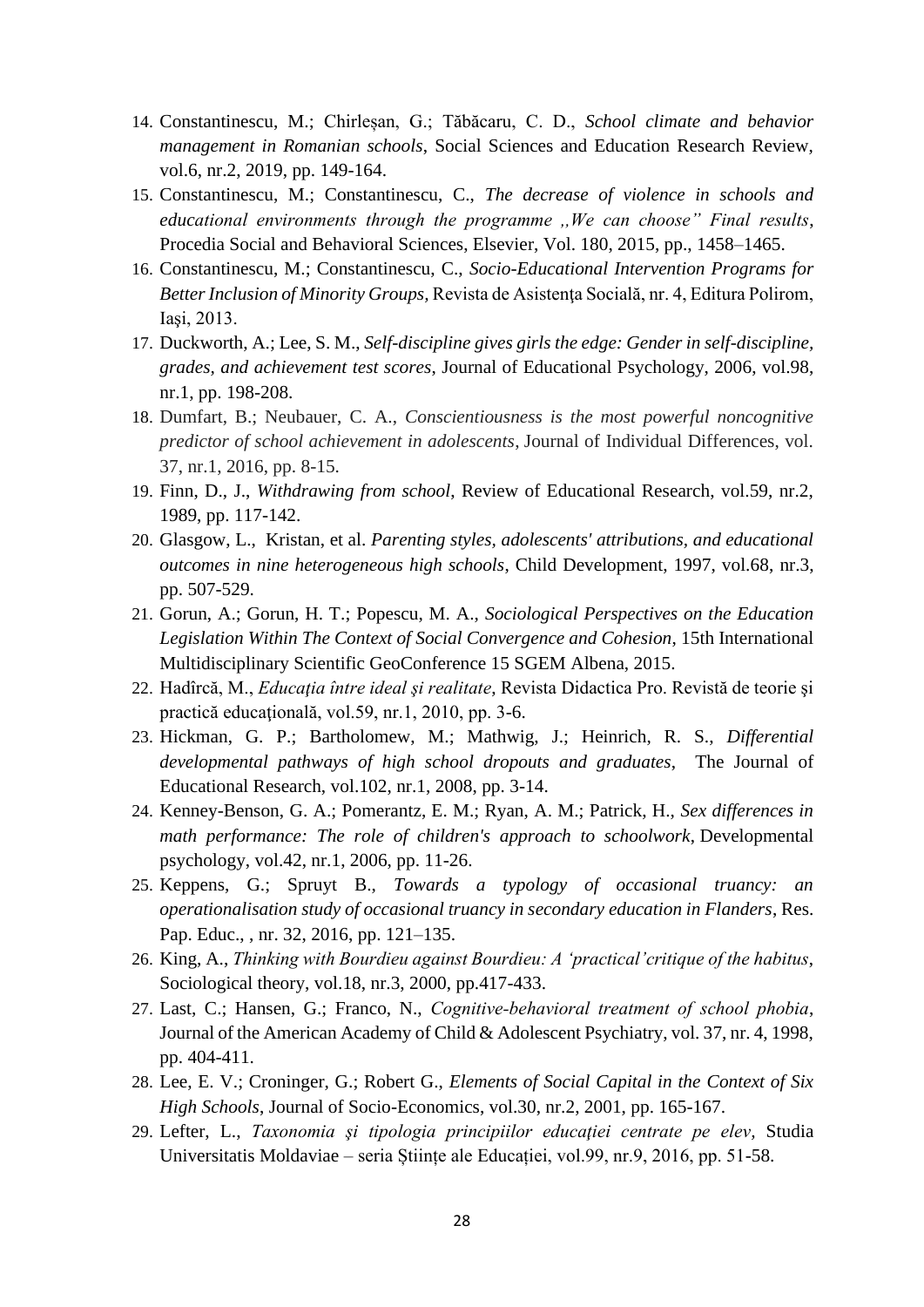- 30. Mcevoy, A.; Welker, R., *Antisocial behavior, academic failure and school climate: A critical review*, Journal of Emotional and Behavioral disorders, vol.8, nr.3, 2000, pp. 130-140.
- 31. Merton, R. K., *Social Structure and Anomie*, American Sociological Review, nr. 5, 1938, pp. 672-682.
- 32. Mustafa, N., *Impact of the 2019 - 20 coronavirus pandemic on education*, International Journal of Health Preference Research, nr.1, 2020, pp. 1-12.
- 33. Otovescu, C.; Pescaru, M., *The UNESCO Convention Regarding the Fight Against Discrimination in Education*, International Conference Education Facing Contemporary World Issues, 2010, pp. 153-164.
- 34. Paladi O., *Abordări psihologice şi pedagogice ale procesului de socializare*, Univers Pedagogic, vol.38, nr. 2, 2013, pp. 33-41.
- 35. Richman, N., *Out of School–Modern Perspectives in Truancy and School Refusal*, Psychological Medicine, vol.11, nr.4, 1981, pp. 861-863.
- 36. Riehl, C., *Labeling and letting go: An organizational analysis of how high school students are discharged as dropouts*, Research in Sociology of Education and Socialization, nr.12, 1999, pp. 231-268.
- 37. Rumberger, W.; Russell, Palardy, J. G., *Test scores, dropout rates, and transfer rates as alternative indicators of high school performance*, American Educational Research Journal,, vol.42, nr.1, 2005, pp. 3-42.
- 38. Samkange, W., *The Role of Labelling in Education: A Focus on Exceptional Learners*, Global Journal of Advanced Research, vol.9, nr.2, 2015, pp.1419-1423.
- 39. Stinchcombe, A., *Some Empirical Consequences of the Davis-Moore Theory of Stratification*, în "American Sociological Review", vol. 28, nr.5, 1963, pp. 805-808.
- 40. Swaterman, A., *Identity status theory and Erikson's theory: Communalities and differences*, Developmental Review, vol.8, nr.2, 1988, pp.147-84.
- 41. Șerban, A. C., *Implicaţii ale nivelului de educaţie asupra pieţei muncii*, Economie Teoretică şi Aplicată, vol. 568, nr.3, 2012.
- 42. Uncu, V.; Penu, M., *Abandonul școlar: abordare psihologică*, Psihologie, nr.3, 2011, pp. 42-46.
- 43. Velciu, A.; Niculiţă, Z., *Educaţia ca valoare şi atitudinile educative ale părinţilor,* Psihologie, nr.2, 2012, pp. 35-46.
- 44. Windschitl*,* M.*, Framing constructivism in practice as the negotiation of dilemmas: An analysis of the conceptual, pedagogical, cultural, and political challenges facing teachers*, Review of Educational Research, vol. 72, nr.2, 2002, pp. 131-133.

#### **Doctoral theses**

1. Cherecheş, (Oşvat), C., *Calitatea vieţii in familiile copiilor cu dizabilităţi neuromotorii*, teză de doctorat, Universitatea "Babeş-Bolyai" Cluj-Napoca, 2011, disponibil la adresa:

[https://doctorat.ubbcluj.ro/sustinerea\\_publica/rezumate/2011/sociologie/chereches\\_osv](https://doctorat.ubbcluj.ro/sustinerea_publica/rezumate/2011/sociologie/chereches_osvat_claudia_ro.pdf) [at\\_claudia\\_ro.pdf,](https://doctorat.ubbcluj.ro/sustinerea_publica/rezumate/2011/sociologie/chereches_osvat_claudia_ro.pdf) accesat la 23.06.2021.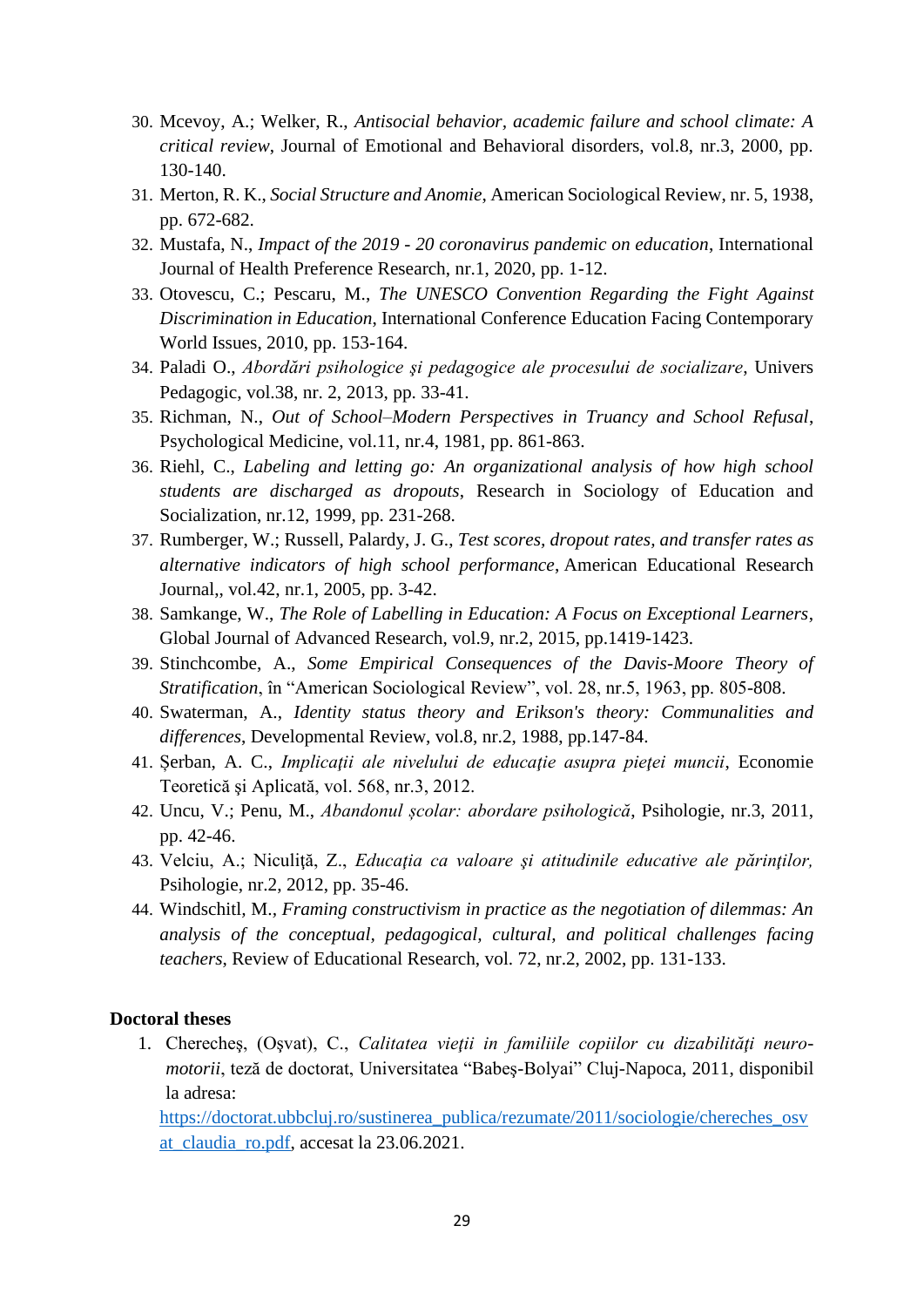2. Cătărău, L. F., *Evaluarea impactului migrației părinților asupra comportamentului infracțional al copiilor rămași acasă*, teză de doctorat, Universitatea A. I. Cuza, Iași, 2018.

#### **Studies and research reports**

- 1. Agenția Națională pentru Drepturile Persoanelor cu Dizabilități, *Situaţie copii cu părinţi plecaţi la muncă în străinătate, 31.03.2020*, raport statistic disponibil la adresa [http://andpdca.gov.ro/w/situatie-copii-cu-parinti-plecati-la-munca-31-03-2020/,](http://andpdca.gov.ro/w/situatie-copii-cu-parinti-plecati-la-munca-31-03-2020/) accesat la data de 11.01.2021.
- 2. Baldry, A., *Early prevention of delinquency. Psychology and law in a changing world: New trends in theory, practice and research*, Raport de cercetare, 2001.
- 3. Banca Mondială, *Remote Learning, Distance Education and Online Learning During the COVID19 Pandemic : A Resource List by the World Bank's Edtech Team (English)*, [https://documents.worldbank.org/en/publication/documents](https://documents.worldbank.org/en/publication/documents-reports/documentdetail/964121585254860581/remote-learning-distance-education-and-online-learning-during-the-covid19-pandemic-a-resource-list-by-the-world-banks-edtech-team)[reports/documentdetail/964121585254860581/remote-learning-distance-education-and](https://documents.worldbank.org/en/publication/documents-reports/documentdetail/964121585254860581/remote-learning-distance-education-and-online-learning-during-the-covid19-pandemic-a-resource-list-by-the-world-banks-edtech-team)[online-learning-during-the-covid19-pandemic-a-resource-list-by-the-world-banks](https://documents.worldbank.org/en/publication/documents-reports/documentdetail/964121585254860581/remote-learning-distance-education-and-online-learning-during-the-covid19-pandemic-a-resource-list-by-the-world-banks-edtech-team)[edtech-team,](https://documents.worldbank.org/en/publication/documents-reports/documentdetail/964121585254860581/remote-learning-distance-education-and-online-learning-during-the-covid19-pandemic-a-resource-list-by-the-world-banks-edtech-team) accesat la data de 23.06.2021.
- 4. Comisia Europeană, *Comunicare a Comisiei. EUROPA 2020. O strategie europeană pentru o creștere inteligentă, ecologică și favorabilă incluziunii*, 2010.
- 5. Gorun, A.; Gorun, H. T.; Popescu, M. A., *Study on the impact of social programs on dropout school/university*, International Multidisciplinary Scientific GeoConference: SGEM, nr.3, 2016, pp. 993-999.
- 6. Gremalschi, A. (coord.), *Creşterea rolului părinţilor şi comunităţilor în guvernarea*  educației. Studii de politici educaționale, Institutul de Politici Publice, Chișinău, 2017, volum disponibil la adresa: [http://ipp.md/wp-content/uploads/2017/12/Studiu-](http://ipp.md/wp-content/uploads/2017/12/Studiu-Parteneriate-2017.pdf)[Parteneriate-2017.pdf,](http://ipp.md/wp-content/uploads/2017/12/Studiu-Parteneriate-2017.pdf) accesat la 23.06.2021.
- 7. Grupul Interinstituţional privind Reintegrarea Copiilor, *Linii directoare privind reintegrarea copiilor*, raport de cercetare, 2017, disponibil la adresa: [https://www.sos](https://www.sos-satelecopiilor.ro/wp-content/uploads/2017/12/Liniile-directoare-privind-reintegrarea-copiilor.pdf)[satelecopiilor.ro/wp-content/uploads/2017/12/Liniile-directoare-privind-reintegrarea](https://www.sos-satelecopiilor.ro/wp-content/uploads/2017/12/Liniile-directoare-privind-reintegrarea-copiilor.pdf)[copiilor.pdf,](https://www.sos-satelecopiilor.ro/wp-content/uploads/2017/12/Liniile-directoare-privind-reintegrarea-copiilor.pdf) accesat la 23.06.2021.
- 8. Institutul de Cercetare a Calității vieții (I.C.C.V.), *Calitatea vieţii în timpul pandemiei: probleme și politici de răspuns. Un punct de vedere sintetic*, 2020.
- 9. Lee, E. V.; Burkam, T., D., *Dropping Out of High School: The Role of School Organization and Structure*, lucrare susținută în cadrul conferinței "Dropouts in America: How severe is the problem? What do we know about intervention and prevention?", Harvard Graduate School of Education, Cambridge, 2001, disponibilă la adresa

https://www.researchgate.net/publication/238067453 Dropping Out of High School The Role of School Organization and Structure/link/00463538d21290daf5000000/ [download,](https://www.researchgate.net/publication/238067453_Dropping_Out_of_High_School_The_Role_of_School_Organization_and_Structure/link/00463538d21290daf5000000/download) accesat la 22.12.2020.

10. Manea, L., *Accesul la educație al tinerilor cu dizabilități în România, cu focalizare pe invățământul secundar superior, vocațional și universitar*, Raport de cercetare, Asociația RENINCO România, București, 2016.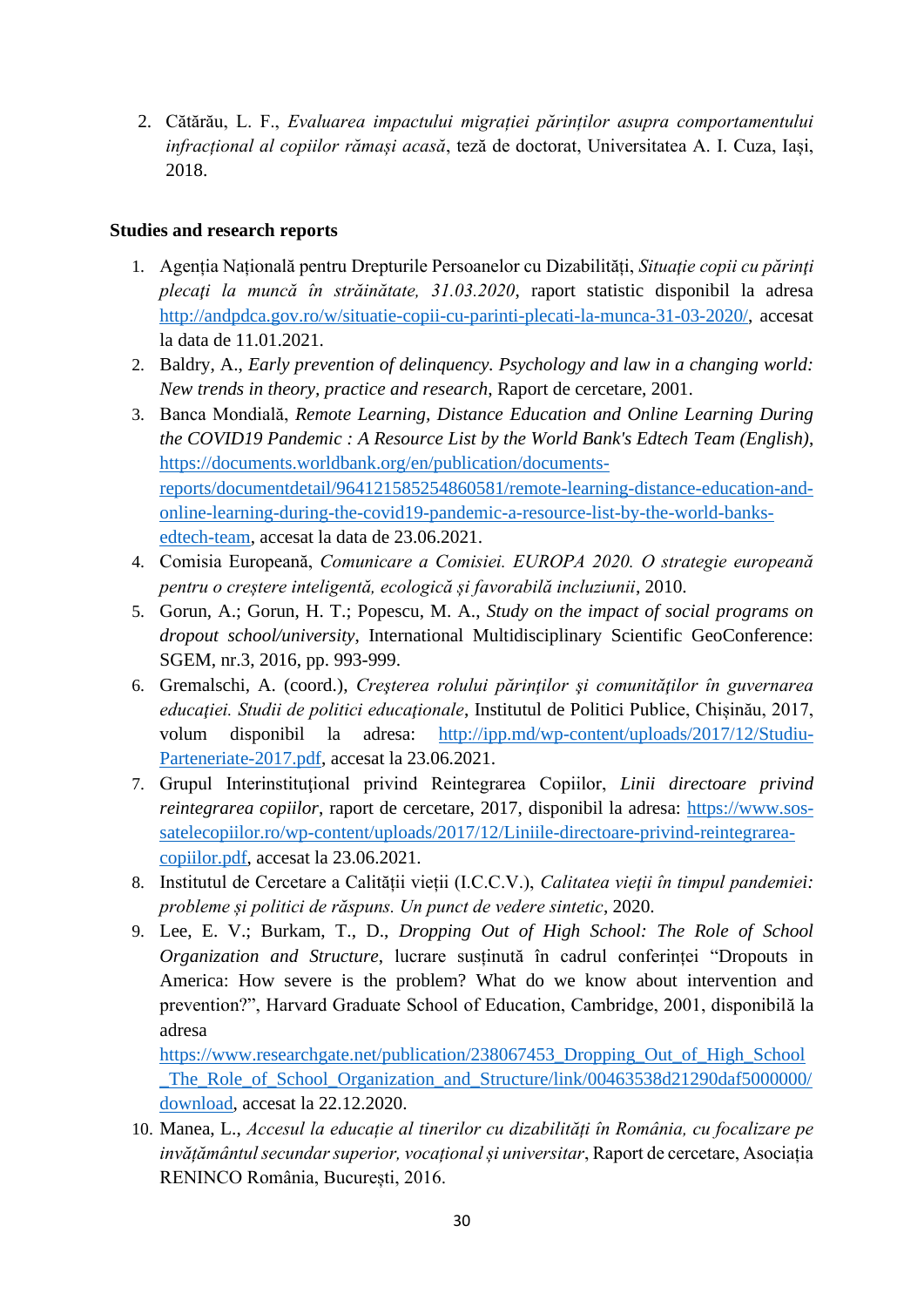- 11. Okumu, I. M.; Nakajjo, A.; Isoke, D., *Socioeconomic determinants of primary school dropout: the logistic model analysis*, raport de cercetare, 2008, disponibil la adresa [https://mpra.ub.uni-muenchen.de/7851/,](https://mpra.ub.uni-muenchen.de/7851/) accesat la data de 01.02.2021.
- 12. Salvați Copiii*, Impactul migrației părinților asupra copiilor rămași acasă*, raport de cercetare, București, 2007, disponibil la adresa [https://copiisinguriacasa.ro/wp](https://copiisinguriacasa.ro/wp-content/themes/csa/doc/Impactul%20migratiei%20parintilor%20asupra%20copiilor%20ramasi%20acasa_Salvati%20Copiii.pdf)[content/themes/csa/doc/Impactul%20migratiei%20parintilor%20asupra%20copiilor%2](https://copiisinguriacasa.ro/wp-content/themes/csa/doc/Impactul%20migratiei%20parintilor%20asupra%20copiilor%20ramasi%20acasa_Salvati%20Copiii.pdf) [0ramasi%20acasa\\_Salvati%20Copiii.pdf,](https://copiisinguriacasa.ro/wp-content/themes/csa/doc/Impactul%20migratiei%20parintilor%20asupra%20copiilor%20ramasi%20acasa_Salvati%20Copiii.pdf) accesat la data de 21.01.2021.
- 13. Salvați Copiii, *Opinia elevilor cu privire la educația online și efectele perioadei de izolare*, 2020.
- 14. Unicef, Asociația SAMAS*, Raport. Sarcina la adolescente în România,* 2019, raport disponibil la adresa [https://www.unicef.org/romania/media/4086/file/Raport%20Sarcina%20la%20Adolesc](https://www.unicef.org/romania/media/4086/file/Raport%20Sarcina%20la%20Adolescente%20in%20Romania.pdf)

[ente%20in%20Romania.pdf,](https://www.unicef.org/romania/media/4086/file/Raport%20Sarcina%20la%20Adolescente%20in%20Romania.pdf) accesat la data de 18.01.2021.

- 15. Vrăşmaş, T. (coord.), *Incluziunea şcolară a copiilor cu cerinţe educaţionale speciale. Aspiraţii şi realităţi*, Editura Vanemonde, UNICEF, București, 2010, disponibil la adresa: [http://www.unicef.ro/wp-content/uploads/incluziunea\\_scolara.pdf,](http://www.unicef.ro/wp-content/uploads/incluziunea_scolara.pdf) accesat la 23.06.2021.
- 16. World Vision România, *Bunăstarea copilului din mediul rural*, 2020, raport de cercetare disponibil la adresa

[https://worldvision.ro/wp-content/uploads/2020/11/Raport-de-Bunastare-a-Copilului](https://worldvision.ro/wp-content/uploads/2020/11/Raport-de-Bunastare-a-Copilului-din-Mediul-Rural-2020.pdf)[din-Mediul-Rural-2020.pdf,](https://worldvision.ro/wp-content/uploads/2020/11/Raport-de-Bunastare-a-Copilului-din-Mediul-Rural-2020.pdf) p. 193, accesat la data de 23.06.2021.

#### **Legislation**

- 1. \*\*\*Convenţia ONU asupra Drepturilor Copilului, adoptată la 20.11.1989, Copenhaga.
- 2. \*\*\*Hotărârea de Guvern nr. 1488 din 09 septembrie 2004.
- 3. \*\*\*Hotărârea de Guvern nr. 882 din 04 august 2005.
- 4. \*\*\*Hotărârea de Guvern nr. 932 din 29 august 2002.
- 5. \*\*\*Legea nr. 18 din 10 ianuarie 2011.
- 6. \*\*\*Legea nr. 269 din 16 iunie 2004.
- 7. \*\*\*Ordinul M.E.C.T.S. nr. 5555/2011 privind Regulamentul de organizare şi funcționare a Centrului Județean de Resurse și Asistentă Educațională.
- 8. \*\*\*Ordinul M.E.N.C.S. nr. 5079/2016 privind aprobarea Regulamentuluicadru de organizare și functionare a unităților de învățământ preuniversitar.
- 9. \*\*\*Ordinul MECT nr. 1409/ 29.06.2007 privind aprobarea Strategiei Ministerului Educației, Cercetării și Tineretului cu privire la reducerea fenomenului de violență în unitățile de învățământ preuniversitar.
- 10. \*\*\*Ordonanța de Urgenta nr. 28 din 14 aprilie 2005.
- 11. \*\*\*Recomandarea Consiliului Uniunii Europene din 28.06.2011 cu privire la politicile de reducere a ratei de părăsire timpurie a școlii.
- 12. \*\*\*Recomandarea nr. R(1998)1371 a Adunării Parlamentare a Consiliului Europei privind abuzul şi neglijarea copiilor, exploatarea sexuală şi abuzurile comise asupra copiilor.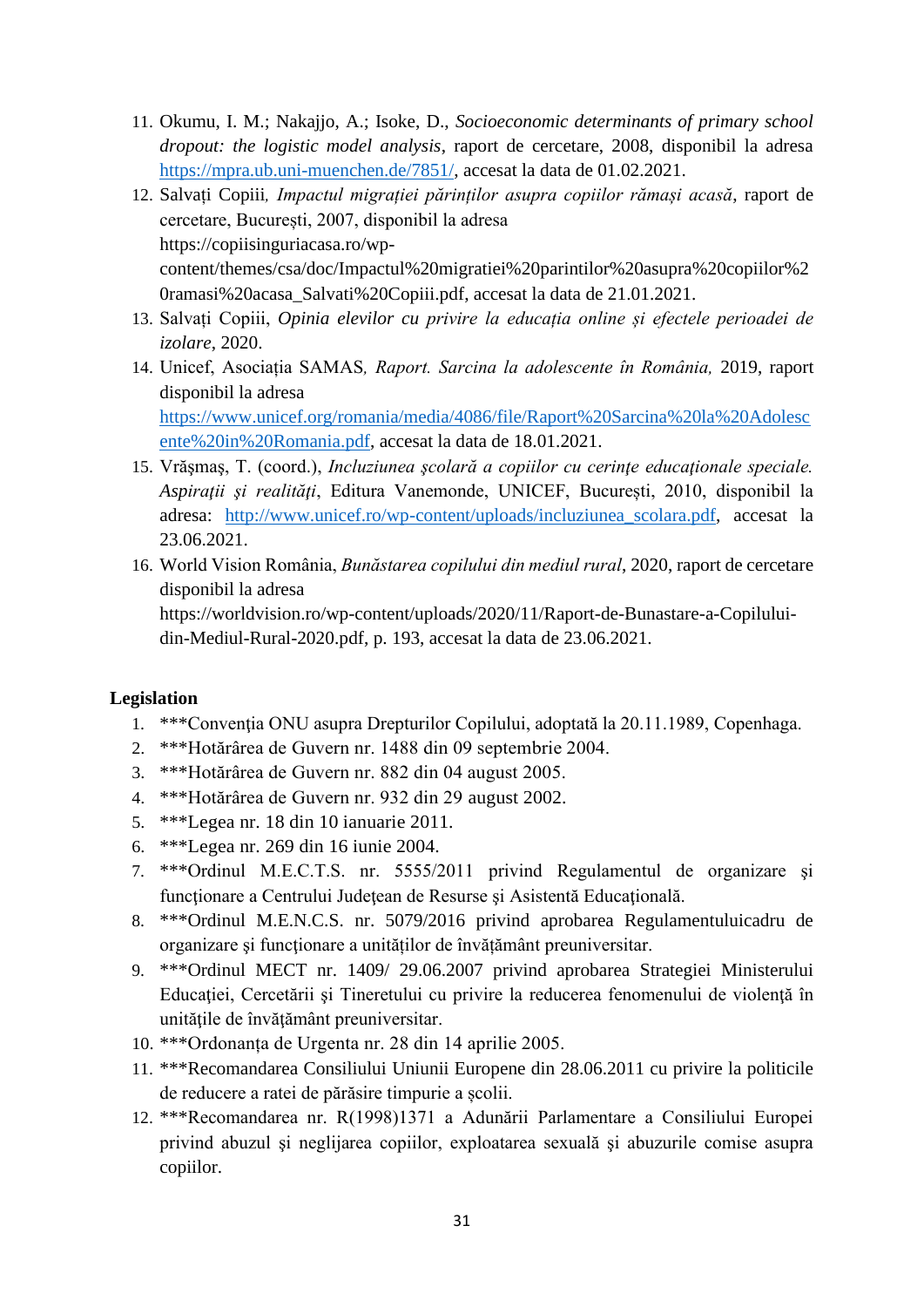- 13. \*\*\*Recomandarea nr. R(97)3 privind participarea tinerilor şi viitorul societăţii civile, adoptată de Comitetul de Miniştri al statelor membre ale Uniunii Europene.
- 14. \*\*\*Strategia Națională pentru incluziunea socială a cetățenilor români de etnie romă, 2012-2020
- 15. \*\*\*Strategia Națională pentru Protecția, Integrarea și Incluziunea Socială a Persoanelor cu Dizabilități, 2014-2020.
- 16. \*\*\*Strategia Națională privind Protecția și Promovarea Drepturilor Copiilor, 2014-2020.
- 17. \*\*\*Strategia pentru Reducerea Părăsirii Timpurii a Școlii în România, 2015-2010.
- 18. \*\*\*Strategia U.E. Europa 2020 din 3.03.2010 privind creșterea inteligentă, ecologică și favorabilă incluziunii.

#### **Other online resources**

1. Bănică, L., *Psihopedagogia copiilor cu cerinţe educative speciale*, suport de curs, Universitatea Spiru Haret, 2019, disponibil la adresa: [https://pse](https://pse-b.spiruharet.ro/images/secretariat/sinteze/anul_3_-_pipp/Sinteze_de_curs_Psihopedagogia_copiilor_cu_CES.pdf)[b.spiruharet.ro/images/secretariat/sinteze/anul\\_3\\_-](https://pse-b.spiruharet.ro/images/secretariat/sinteze/anul_3_-_pipp/Sinteze_de_curs_Psihopedagogia_copiilor_cu_CES.pdf)

[\\_pipp/Sinteze\\_de\\_curs\\_Psihopedagogia\\_copiilor\\_cu\\_CES.pdf,](https://pse-b.spiruharet.ro/images/secretariat/sinteze/anul_3_-_pipp/Sinteze_de_curs_Psihopedagogia_copiilor_cu_CES.pdf) accesat la 23.06.2021.

2. Cojocari-L. S.; Iurescu, D., *Educaţia incluzivă între provocare şi necesitate*, Buletinul Stiințific al Universității de Stat "Bogdan Petriceicu Hasdeu" din Cahul, 2015, disponibil la adresa:

[https://www.academia.edu/36777803/EDUCA%C5%A2IA\\_INCLUZIV%C4%82\\_%C](https://www.academia.edu/36777803/EDUCA%C5%A2IA_INCLUZIV%C4%82_%C3%8ENTRE_PROVOCARE_%C5%9EI_NECESITATE) [3%8ENTRE\\_PROVOCARE\\_%C5%9EI\\_NECESITATE,](https://www.academia.edu/36777803/EDUCA%C5%A2IA_INCLUZIV%C4%82_%C3%8ENTRE_PROVOCARE_%C5%9EI_NECESITATE) accesat la 23.06.2021.

- 3. Digi24, *Circa 250.000 de elevi din România nu au acces la tehnologie online,* disponibil la adresa [https://www.digi24.ro/stiri/actualitate/educatie/circa-250-000-de-elevi-din](https://www.digi24.ro/stiri/actualitate/educatie/circa-250-000-de-elevi-din-romania-nu-au-acces-la-tehnologie-online-1301387)[romania-nu-au-acces-la-tehnologie-online-1301387,](https://www.digi24.ro/stiri/actualitate/educatie/circa-250-000-de-elevi-din-romania-nu-au-acces-la-tehnologie-online-1301387) accesat la data de 23.06.2021.
- 4. Dylan P. M., *Hidden dropouts: How Indiana schools can write off struggling students as home-schoolers*, disponibil la adresa [https://in.chalkbeat.org/2019/9/17/21109400/hidden-dropouts-how-indiana-schools](https://in.chalkbeat.org/2019/9/17/21109400/hidden-dropouts-how-indiana-schools-can-write-off-struggling-students-as-home-schoolers)[can-write-off-struggling-students-as-home-schoolers,](https://in.chalkbeat.org/2019/9/17/21109400/hidden-dropouts-how-indiana-schools-can-write-off-struggling-students-as-home-schoolers) accesat la 11.01.2021
- 5. Eurostat Database, [https://ec.europa.eu/eurostat/data/database,](https://ec.europa.eu/eurostat/data/database) accesat la 10.11.2020.
- 6. Radio Europa Liberă*, IRES: 32% dintre elevi nu au acces la echipament electronic. Doar jumătate dintre copii au avut contact cu profesorii la toate materiile*, disponibil la adresa [https://romania.europalibera.org/a/ires-jum%C4%83tate-dintre-elevi-nu-au-participat](https://romania.europalibera.org/a/ires-jum%C4%83tate-dintre-elevi-nu-au-participat-la-%C8%99coala-online-32-nu-au-acces-la-echipament-electronic/30601273.html)[la-%C8%99coala-online-32-nu-au-acces-la-echipament-electronic/30601273.html,](https://romania.europalibera.org/a/ires-jum%C4%83tate-dintre-elevi-nu-au-participat-la-%C8%99coala-online-32-nu-au-acces-la-echipament-electronic/30601273.html) accesat la data de 23.06.2021.
- 7. \*\*\* [www.adma.ro,](http://www.adma.ro/) accesat la data de 23.06.2021.
- 8. \*\*[\\*https://apoioescolas.dge.mec.pt/,](https://apoioescolas.dge.mec.pt/) accesat la data de 23.06.2021.
- 9. \*\*[\\*https://www.bellelily.com/Anti-Fog-Radical-Alternative-Transparent-Face-Shield](https://www.bellelily.com/Anti-Fog-Radical-Alternative-Transparent-Face-Shield-g-67585-234191?currency=USD&vsid=33873&gclid=CjwKCAjwt8uGBhBAEiwAayu_9Vjrcx9f5zY3fI4hJq7ipyIbBSl8EuLwjEeG2s3oYPv0yCCw3gQlohoCY7MQAvD_BwE)[g-67585-](https://www.bellelily.com/Anti-Fog-Radical-Alternative-Transparent-Face-Shield-g-67585-234191?currency=USD&vsid=33873&gclid=CjwKCAjwt8uGBhBAEiwAayu_9Vjrcx9f5zY3fI4hJq7ipyIbBSl8EuLwjEeG2s3oYPv0yCCw3gQlohoCY7MQAvD_BwE) [234191?currency=USD&vsid=33873&gclid=CjwKCAjwt8uGBhBAEiwAayu\\_9Vjrcx](https://www.bellelily.com/Anti-Fog-Radical-Alternative-Transparent-Face-Shield-g-67585-234191?currency=USD&vsid=33873&gclid=CjwKCAjwt8uGBhBAEiwAayu_9Vjrcx9f5zY3fI4hJq7ipyIbBSl8EuLwjEeG2s3oYPv0yCCw3gQlohoCY7MQAvD_BwE) [9f5zY3fI4hJq7ipyIbBSl8EuLwjEeG2s3oYPv0yCCw3gQlohoCY7MQAvD\\_BwE,](https://www.bellelily.com/Anti-Fog-Radical-Alternative-Transparent-Face-Shield-g-67585-234191?currency=USD&vsid=33873&gclid=CjwKCAjwt8uGBhBAEiwAayu_9Vjrcx9f5zY3fI4hJq7ipyIbBSl8EuLwjEeG2s3oYPv0yCCw3gQlohoCY7MQAvD_BwE) accesat la data de 23.06.2021.
- 10. \*\*[\\*https://www.dw.com/en/uruguay-a-pandemic-distance-learning-success-story/av-](https://www.dw.com/en/uruguay-a-pandemic-distance-learning-success-story/av-57405538)[57405538,](https://www.dw.com/en/uruguay-a-pandemic-distance-learning-success-story/av-57405538) accesat la data de 23.06.2021.